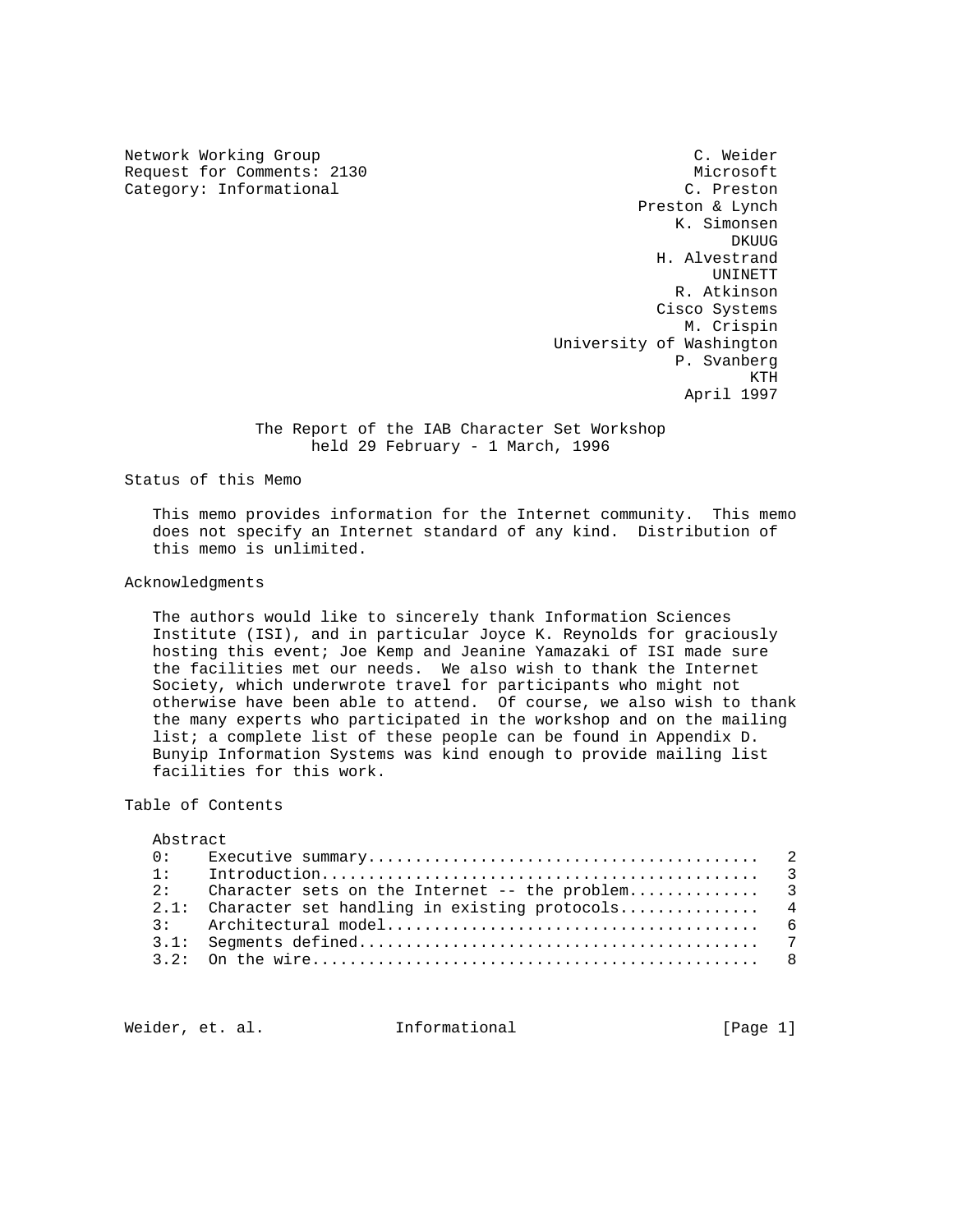| 3.3: | Determining which values of CCS, CES, and TES are used         | -9  |
|------|----------------------------------------------------------------|-----|
| 3.4: |                                                                | 10  |
| 3.5: | Guidelines for conversions between coded character sets        | 13  |
| 4:   |                                                                | 14  |
| 5:   |                                                                | 14  |
| 5.1: |                                                                | 15  |
| 5.2: |                                                                | 16  |
| 5.3: |                                                                | 16  |
| 6:   |                                                                | 16  |
| 7:   |                                                                | 16  |
| 8:   |                                                                | 17  |
| 8.1: |                                                                | 17  |
| 8.2: | For new Internet protocols                                     | 18  |
| 8.3: | For registration of new character sets                         | 18  |
|      | Appendix A: List of protocols affected by character set issues | 2.0 |
|      |                                                                | 23  |

 Appendix B: Acronyms............................................. 23 Appendix C: Glossary............................................. 24 Appendix D: References........................................... 25 Appendix E: Recommended reading.................................. 27 Appendix F: Workshop attendee list............................... 29 Appendix G: Authors' Addresses................................... 30

### Abstract

 This report details the conclusions of an IAB-sponsored invitational workshop held 29 February - 1 March, 1996, to discuss the use of character sets on the Internet. It motivates the need to have character set handling in Internet protocols which transmit text, provides a conceptual framework for specifying character sets, recommends the use of MIME tagging for transmitted text, recommends a default character set \*without\* stating that there is no need for other character sets, and makes a series of recommendations to the IAB, IANA, and the IESG for furthering the integration of the character set framework into text transmission protocols.

0: Executive summary

 The term 'Character Set' means many things to many people. Even the MIME registry of character sets registers items that have great differences in semantics and applicability. This workshop provides guidance to the IAB and IETF about the use of character sets on the Internet and provides a common framework for interoperability between the many characters in use there.

 The framework consists of four components: an architecture model, which specifies components necessary for on-the-wire transmission of text; recommendations for tagging transmitted (and stored) text; recommended defaults for each level of the model; and a set of

Weider, et. al. **Informational** [Page 2]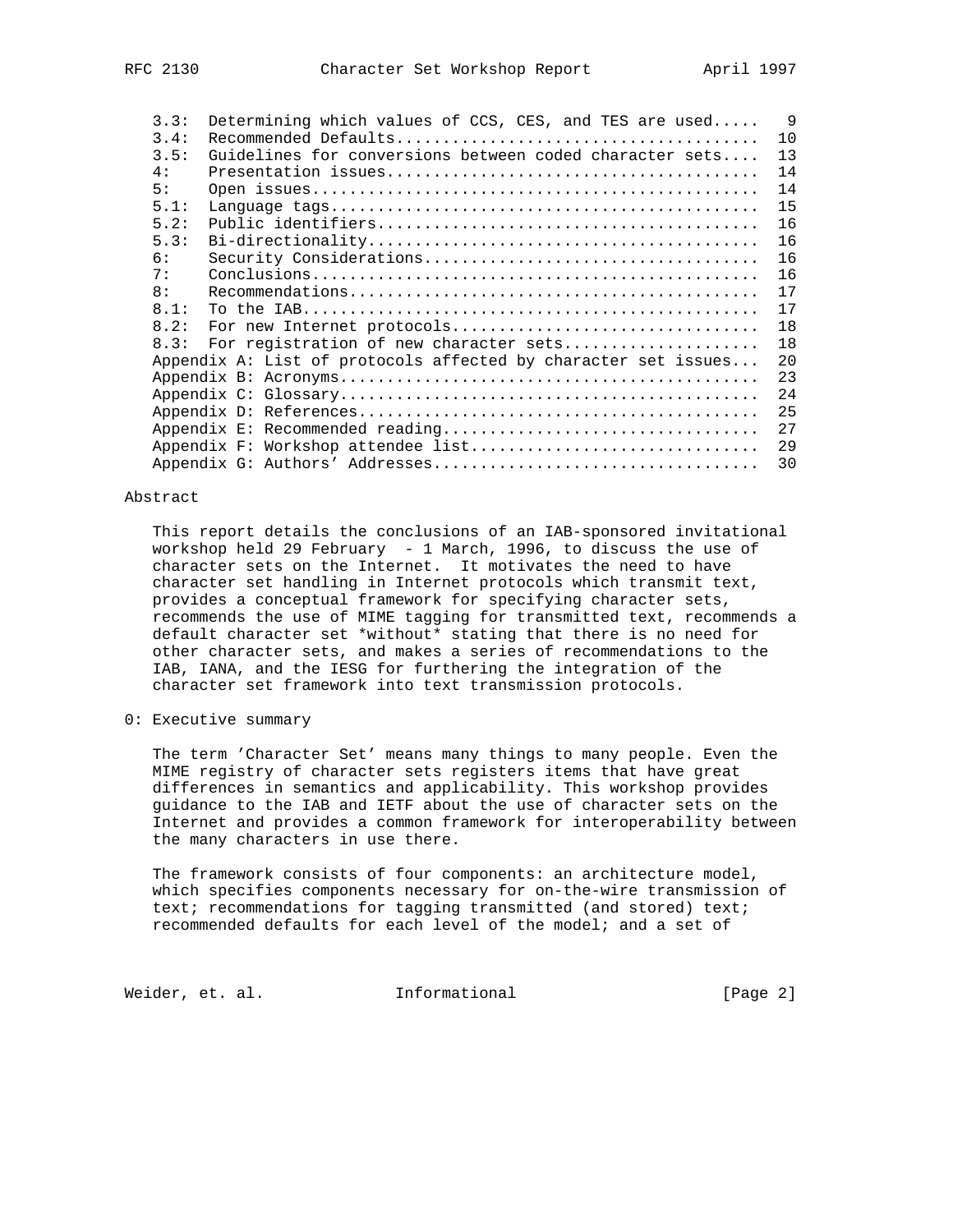recommendations to the IAB, IANA, and the IESG for furthering the integration of this framework into text transmission protocols.

 The architectural model specifies 7 layers, of which only three are required for on-the-wire transmission. The Coded Character Set is a mapping from a set of abstract characters to a set of integers. The Character Encoding Scheme is a mapping from a Coded Character Set (or several) to a set of octets. The Transfer Encoding Syntax is a transformation applied to data which has been encoded using a Character Encoding Scheme to allow it to be transmitted. These layers should be specified in a transmitted text stream by using the MIME encoding mechanisms.

 This report recommends the use of ISO 10646 as the default Coded Character Set, and UTF-8 as the default Character Encoding Scheme in the creation of new protocols or new version of old protocols which transmit text. These defaults do not deprecate the use of other character sets when and where they are needed; they are simply intended to provide guidance and a specification for interoperability.

## 1: Introduction

 This is the report of an IAB-sponsored invitational workshop on the use of Character Sets on the Internet, held 29 February - 1 March 1996 at Information Sciences Institute (ISI) in Marina del Rey, California. In addition, this report covers the discussion on the mailing list up to and slightly beyond the workshop itself. The goals of this workshop were to provide guidance to the IAB and the IETF about the use of character sets on the Internet, and if possible a common framework for interoperability between the many character sets in use there. Both goals were achieved.

2: Character sets on the Internet - the problem

 The term 'character set' is typically applied to the contents of a wide variety of text transmission and display protocols used on the Internet. Because the term is used to mean different things, confusion has arisen. For example, the MIME registry of character sets [MIME] contains items that may differ greatly in their applicability and semantics in various Internet protocols.

 In addition, there is a vast profusion of different text encoding schemes in use on the Internet. This per se is not a problem; each scheme has evolved to meet real needs. However, information applications such as mail, directories, and the World Wide Web have each developed different techniques for dealing with the growing number of schemes. A robust information architecture for the

Weider, et. al. 1nformational 1999 [Page 3]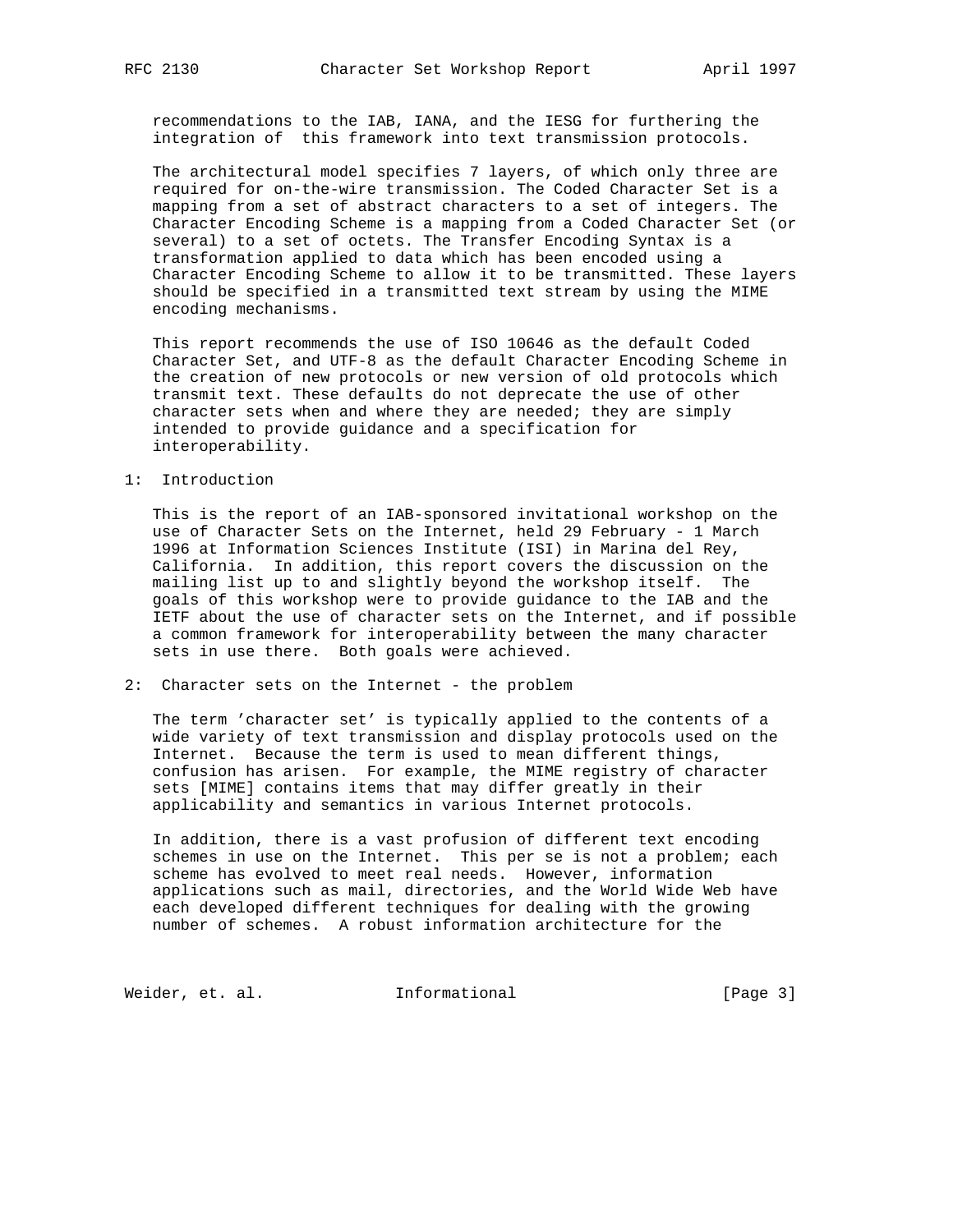Internet requires as much interoperability between these techniques as possible.

## 2.1: Related topics deemed out of scope for this workshop

 Successful display of plain text transmitted over the Internet requires a lot of information about the text itself, such as the underlying character set, language, and so forth. An additional set of formatting information is needed if the receiving application wishes to use local (cultural) conventions when it presents the data to the user. This formatting includes information, that provides the data necessary to format certain types of textual data (dates, times, numbers and monetary notation) into a form which is familiar to the user. The POSIX [POSIX] notation of locale encompasses language, coded character set and cultural conventions.

 To avoid unfruitful discussion, and to make the best use of the time available for the workshop, we declared the following issues out of scope for the purposes of this workshop:

- glyphs
- sorting
- culture (e.g. do we present the American or British spelling?)
- user interface issues
- internal representation of textual data
- included characters (why aren't certain characters available in any character set?)
- locale (in the POSIX sense)
- font registration
- semantics
- user input/output issues
- Han unification issues

 There are some related issues which were included for discussion, most importantly the 'locale' components necessary for transport and identification of multilingual texts.

2.2: Character Set handling in existing protocols

 One of the group's overriding concerns was that the framework developed for character set handling not break existing protocols. With that in mind, the way character sets are being used in existing protocols was examined. See Appendix A for a list of those protocols and some recommendations for change.

#### 2.2.1: General comments

The problem areas here fall into three main categories: protocols,

Weider, et. al. **Informational** [Page 4]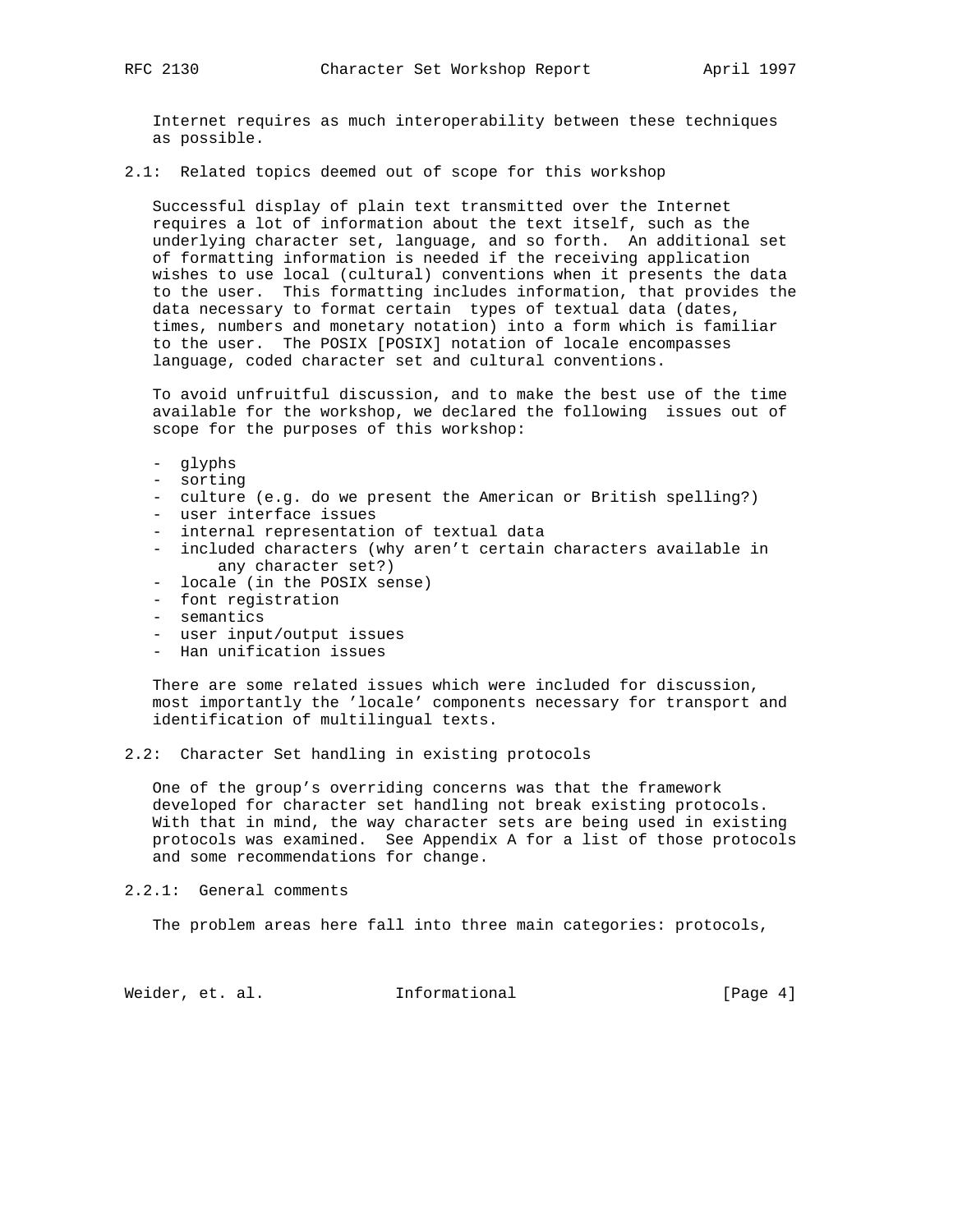identifiers, and data.

2.2.1.1: Protocols

 The protocol machinery SHOULD NOT be changed; allowing, for instance, SMTP [SMTP] to use both MAIL FROM and POST FRA is dangerous to the protocols' stability. However, many protocols carry error messages and other information that is intended for human consumption; it MIGHT be an advantage to allow these to be localized into a specific language and character set, rather than staying in English and US- ASCII [ASCII]. If this is done, new extensions should follow the framework outlined below.

2.2.1.2: Identifiers.

 There is a strong statement of direction from the IAB, RFC 1958 [RFC 1958], which states:

- 4.3 Public (i.e. widely visible) names should be in case independent ASCII. Specifically, this refers to DNS names, and to protocol elements that are transmitted in text format. ...
- 5.4 Designs should be fully international, with support for localization (adaptation to local character sets). In particular, there should be a uniform approach to character set tagging for information content.

 In protocols that up to now have used US-ASCII only, UTF-8 [UTF-8] forms a simple upgrade path; however, its use should be negotiated either by negotiating a protocol version or by negotiating charset usage, and a fallback to a US-ASCII compatible representation such as UTF-7 [UTF-7] MUST be available.

 The need for passing application data such as language on individual identifiers varies between applications; protocols SHOULD attempt to evaluate this need when designing mechanisms. Applying the ASCII requirement for identifiers that are only used in a local context (such as private mailbox folder names) is both unrealistic and unreasonable; in such cases, methods for consistency in the handling of character set should be considered.

# 2.2.1.3: Data

 Data that require character set handling includes text, databases, and HTML [HTML] pages, for example. In these the support for multiple character sets and proper application information is absolutely vital, and MUST be supported.

Weider, et. al. **Informational** [Page 5]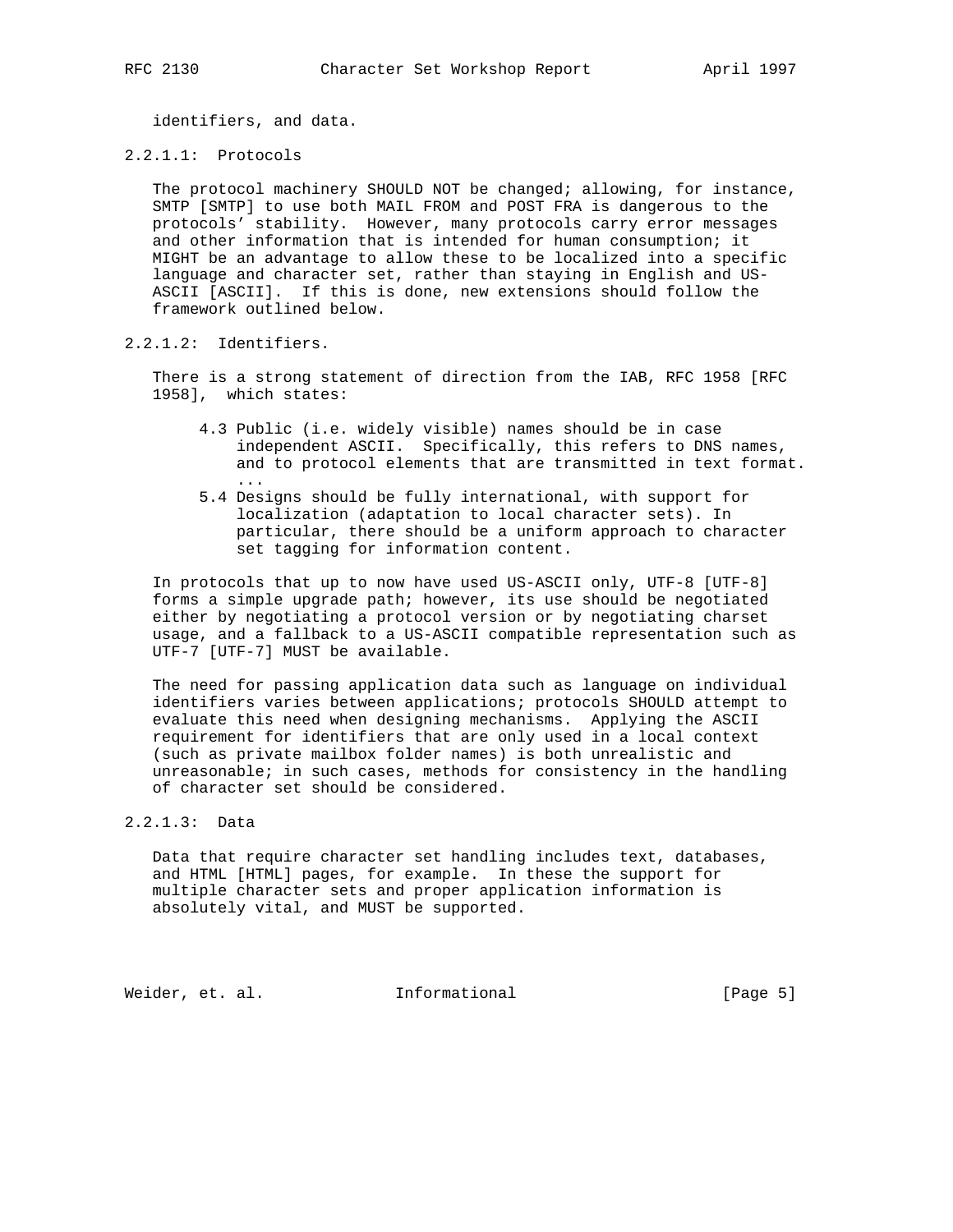# 2.3: Architectural requirements

 To address the issues enumerated for this work, first an architectural model was created which establishes the components that are required to fully specify the transmission of textual data. Many of these components are already familiar to the users of encoding protocols such as MIME. Not all of these are discussed in detail in this report; we restrict ourselves primarily to those components which are required to specify the 'on-the-wire' phase of text transmission.

 Mandating a single, all-encompassing character set would not fit well with the IETF philosophy of planning for architectural diversity. So, the best that can be done is to provide a common \*framework\* for identifying and using the multitude of character sets available on the Internet. It would be an advantage if the total number of Coded Character Sets could be kept to a minimum. This framework should meet the following requirements:

- it should not break existing protocols (because then the likelihood of deployment is very small),
- it should allow the use of character sets currently used on the Internet, and
- it should be relatively easy to build into new protocols.
- 3: Architectural model

 The basic architectural model which guided our discussions is shown in below. A distinction was made between those segments which were necessary to successfully transmit character set data on-the-wire and those needed to present that data to a user in a comprehensible manner. The discussions were primarily restricted to those segments of the model which specify the 'on-the-wire' transmission of textual data.

 User interface issues: these are briefly discussed in Section 3.1.1. Layout Culture Locale Language On-the-wire: see section 3.2 for detailed discussion. Transfer Syntax Character Encoding Scheme Coded Character Set

Weider, et. al. **Informational** [Page 6]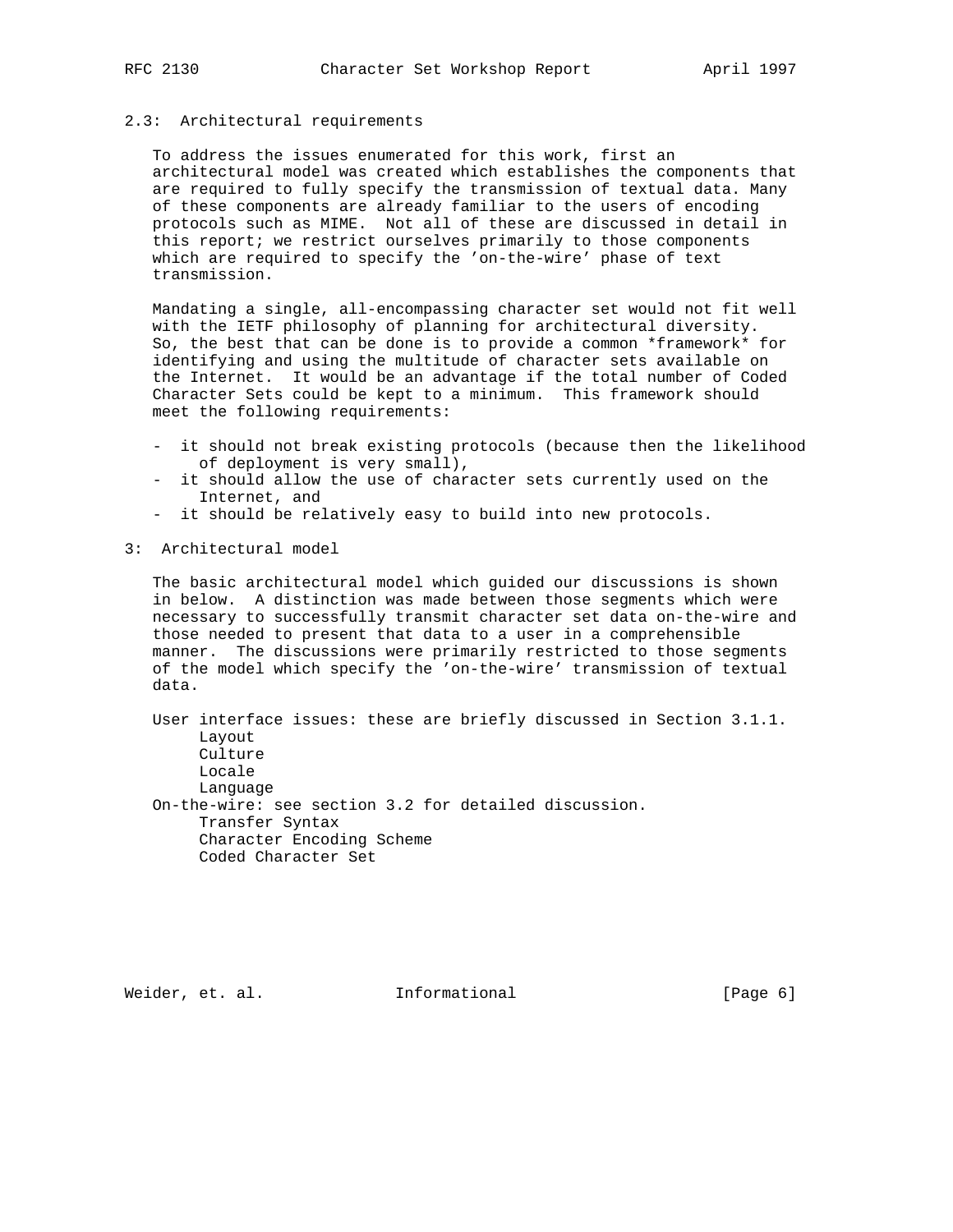# 3.1: Segments defined

3.1:1: User interface

## 3.1.1.1: Layout

 Layout includes the elements needed for displaying text to the user, such as font selection, word-wrapping, etc. It is similar to the 'presentation' layer in the 7-layer ISO telecommunications model [ISO-7498].

# 3.1.1.2: Culture

 Culture includes information about cultural preferences, which affect spelling, word choice, and so forth.

# 3.1.1.3: Locale

 The locale component includes the information necessary to make choices about text manipulation which will present the text to the user in an expected format. This information may include the display of date, time and monetary symbol preferences. Notice that locale modifications are typically applied to a text stream before it is presented to the user, although they also are used to specify input formats.

# 3.1.1.4: Language

 This component specifies the language of the transmitted text. At times and in specific cases, language information may be required to achieve a particular level of quality for the purpose of displaying a text stream. For example, UTF-8 encoded Han may require transmission of a language tag to select the specific glyphs to be displayed at a particular level of quality.

 Note that information other than language may be used to achieve the required level of quality in a display process. In particular, a font tag is sufficient to produce identical results. However, the association of a language with a specific block of text has usefulness far beyond its use in display. In particular, as the amount of information available in multiple languages on the World Wide Web grows, it becomes critical to specify which language is in use in particular documents, to assist automatic indexing and retrieval of relevant documents.

Weider, et. al. **Informational** [Page 7]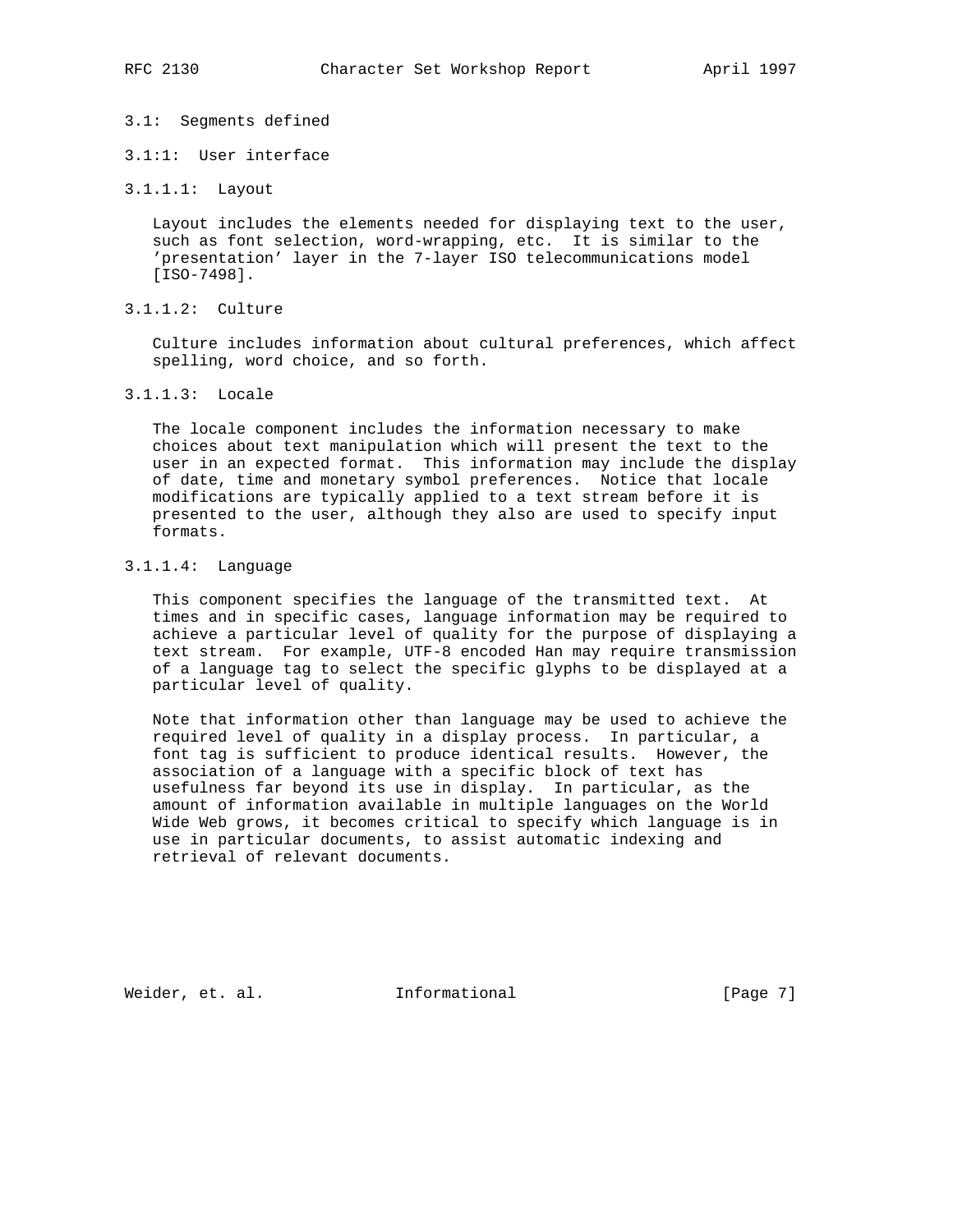The term 'language tag' should be reserved for the short identifier of RFC 1766 [RFC-1766] that only serves to identify the language. While there may be other text attributes intimately associated with the language of the document, such as desired font or text direction, these should be specified with other identifiers rather than overloading the language tag.

## 3.2: On the wire

 There are three segments of the model which are required for completely specifying the content of a transmitted text stream (with the occasional exception of the Language component, mentioned above). These components are:

- 1) Coded Character Set,
- 2) Character Encoding Scheme, and
- 3) Transfer Encoding Syntax.

 Each of these abstract components must be explicitly specified by the transmitter when the data is sent. There may be instances of an implicit specification due to the protocol/standard being used (i.e. ANSI/NISO Z39.50). Also, in MIME, the Coded Character Set and Character Encoding Scheme are specified by the Charset parameter to the Content-Type header field, and Transfer Encoding Syntax is specified by the Content-Transfer-Encoding header field.

# 3.2.1: Coded Character Set

 A Coded Character Set (CCS) is a mapping from a set of abstract characters to a set of integers. Examples of coded character sets are ISO 10646 [ISO-10646], US-ASCII [ASCII], and ISO-8859 series [ISO-8859].

## 3.2.2: Character Encoding Scheme

 A Character Encoding Scheme (CES) is a mapping from a Coded Character Set or several coded character sets to a set of octets. Examples of Character Encoding Schemes are ISO 2022 [ISO-2022] and UTF-8 [UTF-8]. A given CES is typically associated with a single CCS; for example, UTF-8 applies only to ISO 10646.

Weider, et. al. **Informational** [Page 8]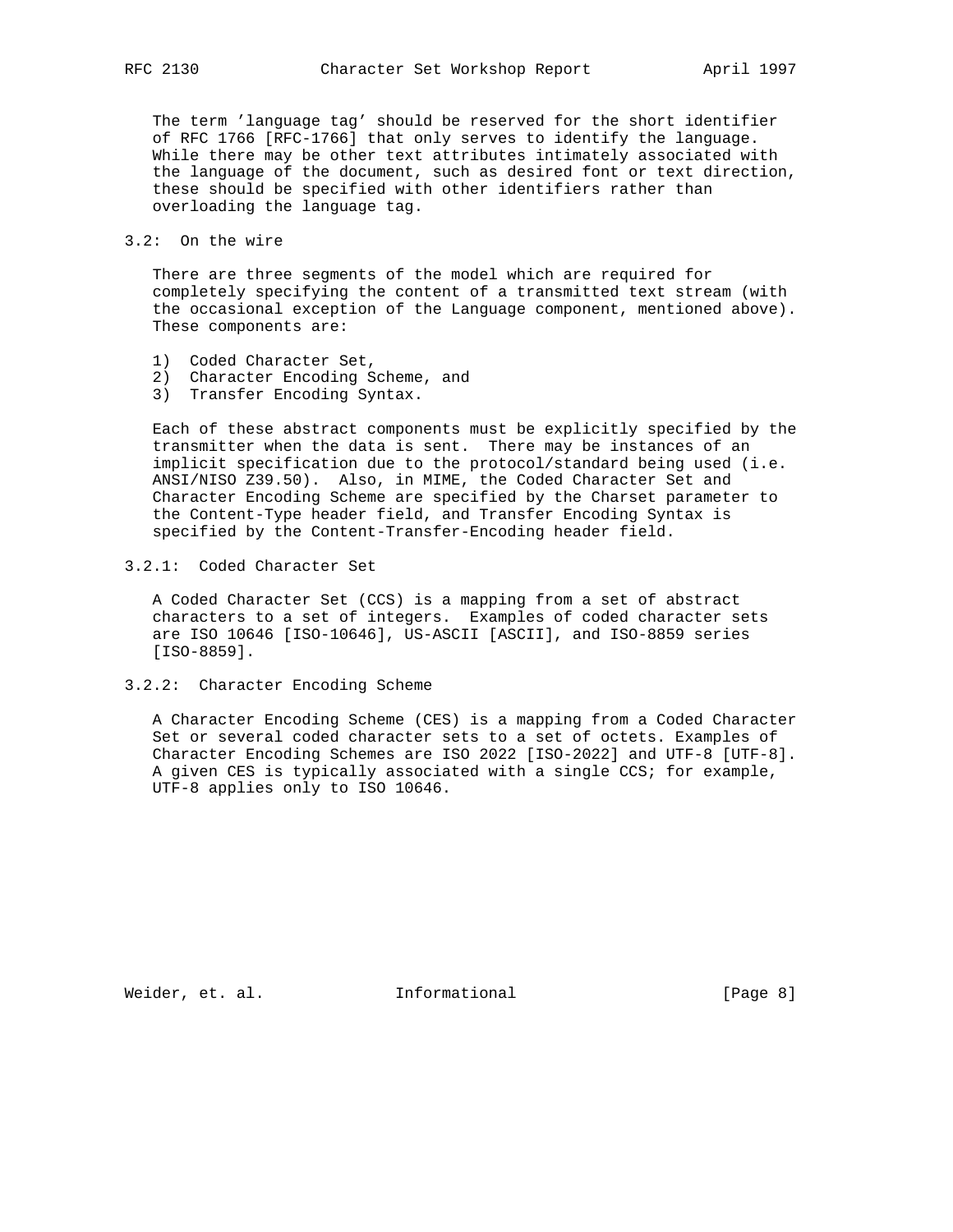# 3.2.3: Transfer Encoding Syntax

 It is frequently necessary to transform encoded text into a format which is transmissible by specific protocols. The Transfer Encoding Syntax (TES) is a transformation applied to character data encoded using a CCS and possibly a CES to allow it to be transmitted. Examples of Transfer Encoding Syntaxes are Base64 Encoding [Base64], gzip encoding, and so forth.

# 3.3: Determining which values of CCS, CES, and TES are used

 To completely specify which CCS, CES, and TES are used in a specific text transmission, there needs to be a consistent set of labels for specifying which CCS, CES, and TES are used. Once the appropriate mechanisms have been selected, there are six techniques for attaching these labels to the data.

 The labels themselves are named and registered, either with IANA [IANA] or with some other registry. Ideally, their definitions are retrievable from some registration authority.

Labels may be determined in one of the following ways:

- Determined by guessing, where the receiver of the text has to guess the values of the CCS, CES, and TES. For example: "I got this from Sweden so it's probably ISO-8859-1." This is obviously not a very foolproof way to decode text.
	- Determined by the standard, where the protocol used to transmit the data has made documented choices of CCS, CES, and TES in the standard. Thus, the encodings used are known through the access protocol, for example HTTP [HTTP] uses (but is not limited to) ISO-8859-1, SMTP uses US-ASCII.
	- Attached to the transfer envelope, where the descriptive labels are attached to the wrapper placed around the text for transport. MIME headers are a good example of this technique.
	- Included in the data stream, where the data stream itself has been encoded in such a way as to signal the character set used. For example, ISO-2022 encodes the data with escape sequences to provide information on the character subset currently being used.
	- Agreed by prior bilateral agreement, where some out-of-band negotiation has allowed the text transmitter and receiver to determine the CCS, CES, and TES for the transmitted text.
	- Agreed to by negotiation during some phase, typically initialization of the protocol.

Weider, et. al. **Informational** [Page 9]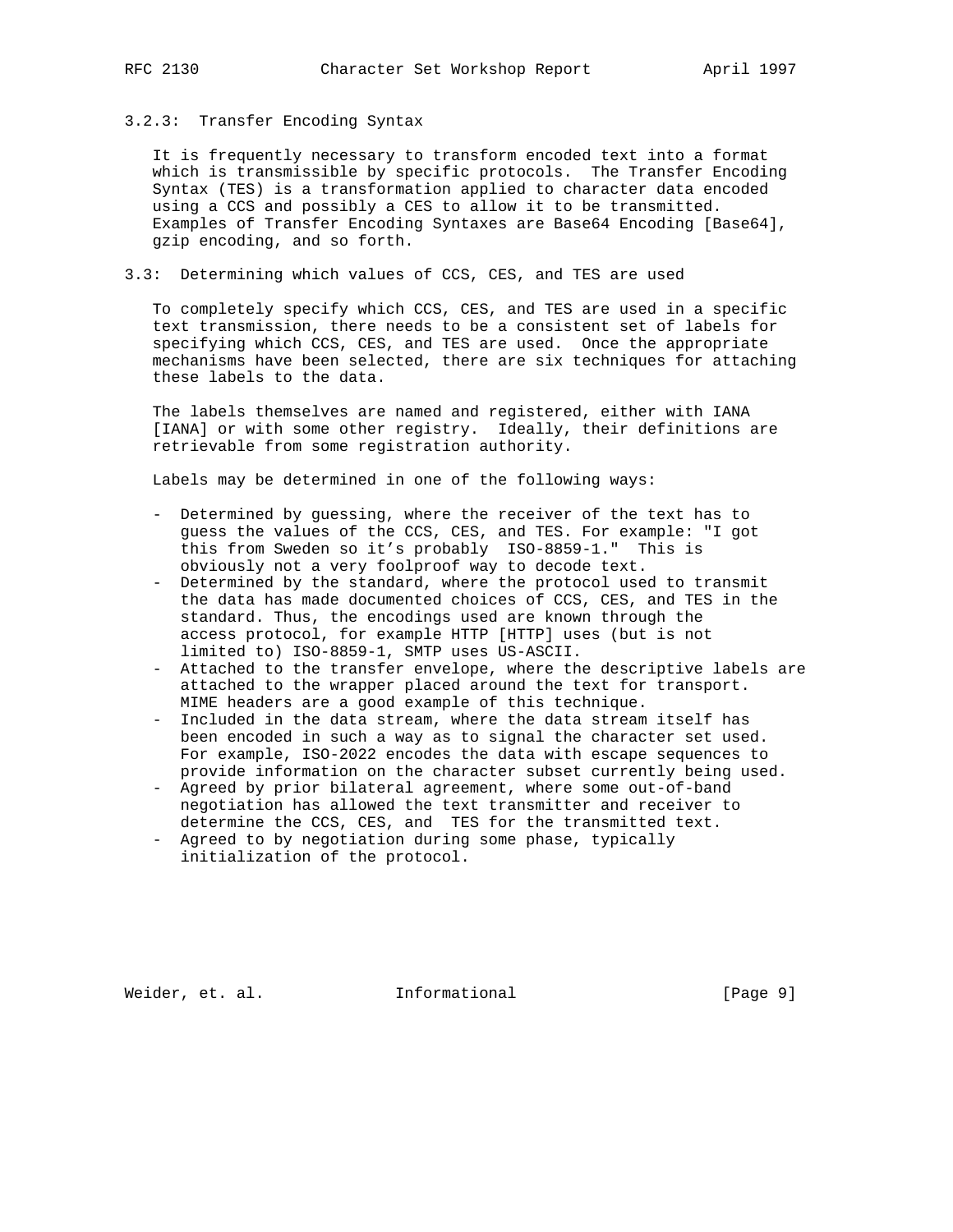# 3.3.1: Recommendations for value specification mechanisms

 While each of these techniques (with the exception of guessing) is useful in particular situations, interoperability requires a more consistent set of techniques. Thus, we recommend that MIME registered values be used for all tagging of character sets and languages UNLESS there is an existing mechanism for determining the required information using one of the other techniques (except guessing). This recommendation will require a fair bit of work on the part of protocol designers, implementors, the IETF, the IESG, and the IAB.

 However, it is important to point out that the MIME concept of 'charset' in some cases cuts across several layers of components in our model. While this can be accepted in existing registrations, we also recommend that the MIME registration procedure for character sets be modified to show how a proposed character set deals with the CCS and the CES. Most 'charsets' have a well defined CCS and CES, they should merely be teased apart for the registration.

 There are a number of other recommendations, but these will be covered in the next sections.

## 3.4: Recommended Defaults

 For a number of reasons, one cannot define a mandatory set of defaults for all Internet protocols. There is a mass of current practice, future protocols are likely to have different purposes, which may determine their handling of text, and protocols may need specific variation support. For example, in mail, text is a predominant data type and coded character sets then become a major issue for the protocol. Also, since e-mail is ubiquitous and users expect to be able to send it to everyone, the mail protocols need to be quite adept at handling different character set encodings. On the other hand, if strings are seldom used in a given protocol, there is no need to weigh the protocol down with a sophisticated apparatus for handling multiple character sets, assuming that the predicated character set can handle all the protocol's needs. This observation also applies to the specification techniques for character set parameters. If only one character set encoding is needed, it can be made explicit in the protocol specification. Protocols with a greater need for character set support will need a more elaborate specification technique.

Weider, et. al. **Informational** [Page 10]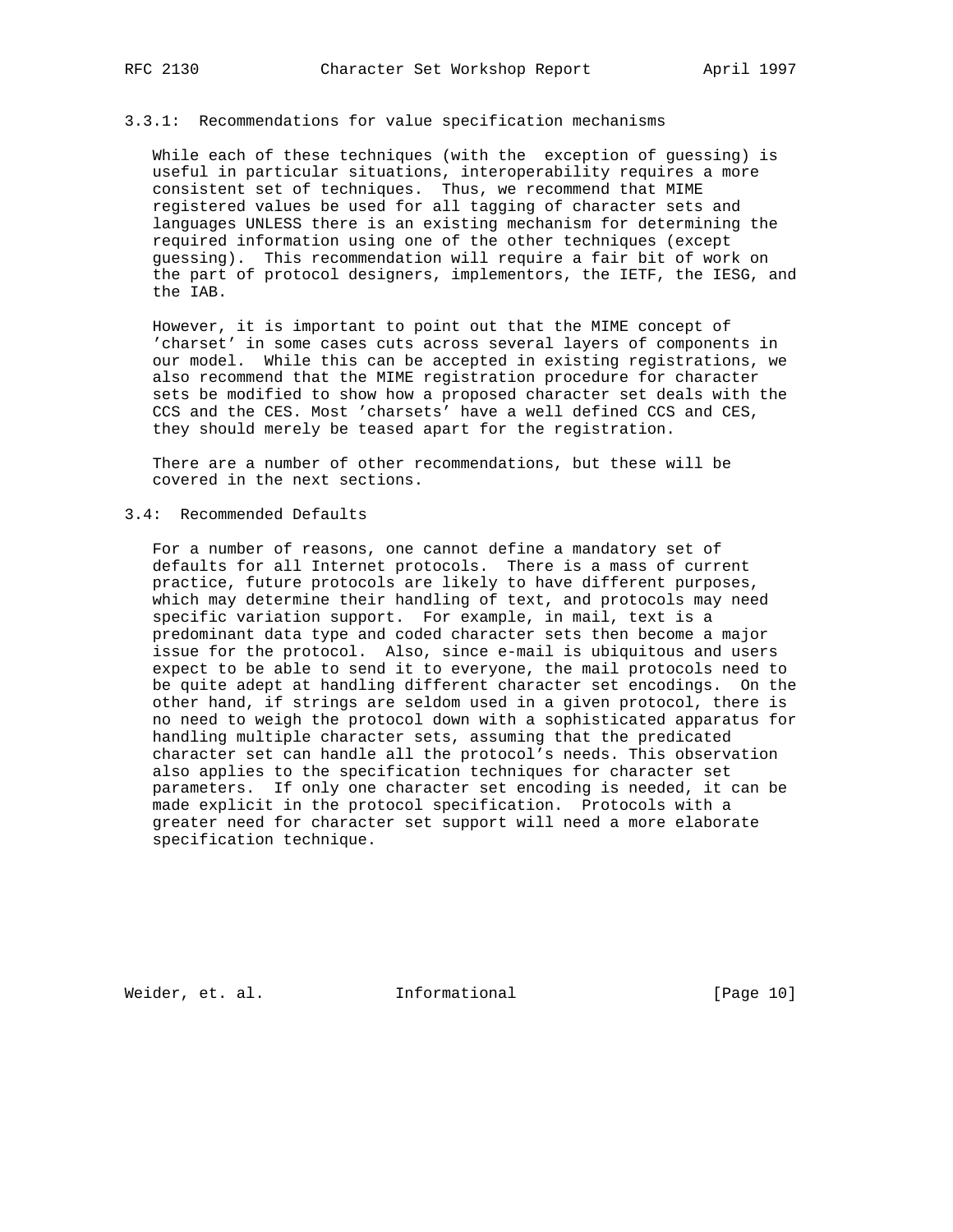# 3.4.1: Clarity of specification

 We recommend that each protocol clearly specify what it is using for each of the layers of the transmission model. Users (or clients) should never have to guess what the parameter is for a given layer.

## 3.4.2: Default Coded Character Set:

The default Coded Character Set is the repertoire of ISO-10646.

### 3.4.3: Default Character Encoding Scheme

 For text-oriented protocols, new protocols should use UTF-8, and protocols that have a backwards compatibility requirement should use the default of the existing protocol, e.g. US-ASCII for mail, and ISO-8859-1 for HTTP. The recommended specification scheme is the MIME "charset" specification, using the IANA "charset" specifications. The MIME specifications will need to be clarified to meet this model in the future.

 For other protocols, the default should be UTF-8 as this initially allows US-ASCII to be entered as-is, and enables the full repertoire of ISO 10646.

 Some protocols, such as those descended from SGML [SGML], have other natural notations for characters outside their "natural" repertoire; for instance, HTML [HTML] allows the use of &#nnnn to refer to any ISO 10646 character. Note that this, like all other encodings that depend on "escape characters", redefines at least one character from the base character set for use as an indicator of "foreign" characters. Use of this approach must be weighed very carefully.

#### 3.4.4: Default Transport Encoding Scheme

 There is no recommended default for this level. For plain text oriented protocols, the bytestream transport format should be 8-bit clean, possibly with normalization of end-of-line indicators. Some special cases could be made for protocols that are not 8-bit clean, such as encoding it for transport over 7-bit connections. For binary the same recommendation holds as above. The specification technique should either be defined in the protocol, if only one way is permitted, or by use of MIME content-transfer-encoding (CTE) techniques, using IANA registered values.

Weider, et. al. Informational [Page 11]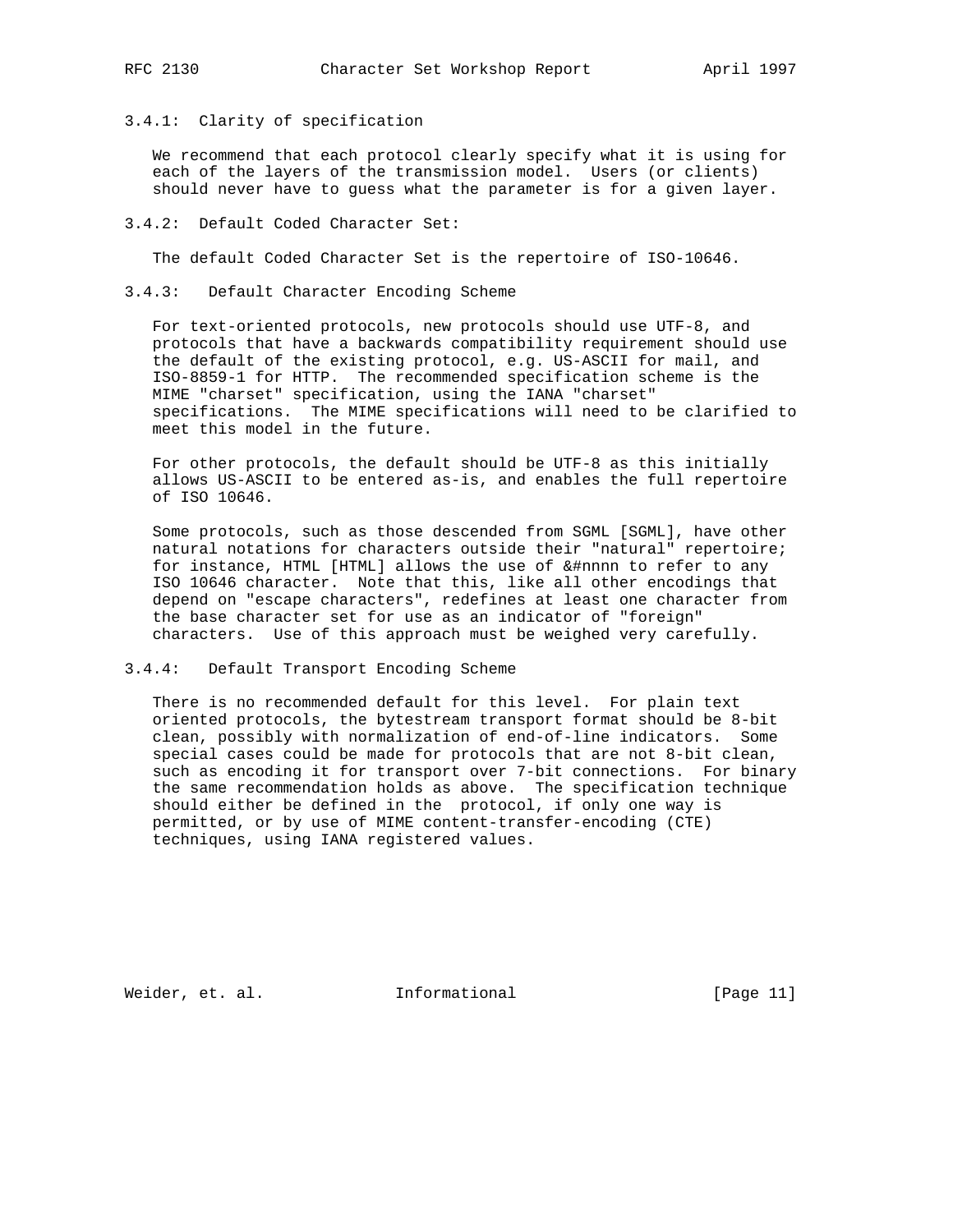# 3.4.5: Default Language

 There is no recommended default for the language level. For human readable text, there should always be a way to specify the natural language. The specification technique should be a MIME identifier with IANA registered values for languages. If headers are used, the header should be 'Content-Language'.

## 3.4.6: Default Locale

 The default should be the POSIX locale. The specification technique should use the Cultural register of CEN ENV 12005 [CEN] for the values. If headers are used, the header should be 'Content-Locale'.

# 3.4.7: Default Culture

 There is no recommended default for the Culture level. The specification technique should be a MIME or MIME-like identifier (e.g. Content-Culture) and should use the Cultural register of CEN ENV 12005 for its values.

# 3.4.8: Default Presentation

 There is no recommended default for the Presentation level. The specification technique should be a MIME or MIME-like identifier (e.g. Content-Layout) and use the glyph register of ISO 10036 and other registers for its values.

# 3.4.9: Multiplexing

 In some cases, text transmission may require the use of a number of different values for a given parameter; for example, English annotation of Japanese text might well require shifting the Content- Language parameter. The way to switch the value of parameters within a single body of text depends on the application. For instance, the HTML I18N [I18N] work defines a language attribute on most of its elements, including <SPAN>, <HTML>, and <BODY>, for the purpose of switching between different languages. When only one value is needed, this value should be as general as possible, and specified in the protocol standard with reference to the IANA or other registry value. All levels should be specified explicitly.

#### 3.4.10: Storage

 Because stored text may very well be stored without any of the additional information necessary for decoding, stored text SHOULD be tagged in a MIME compliant fashion. This alleviates the problem of being unable to interpret text which has been stored for a long time,

Weider, et. al. 1nformational 1999 [Page 12]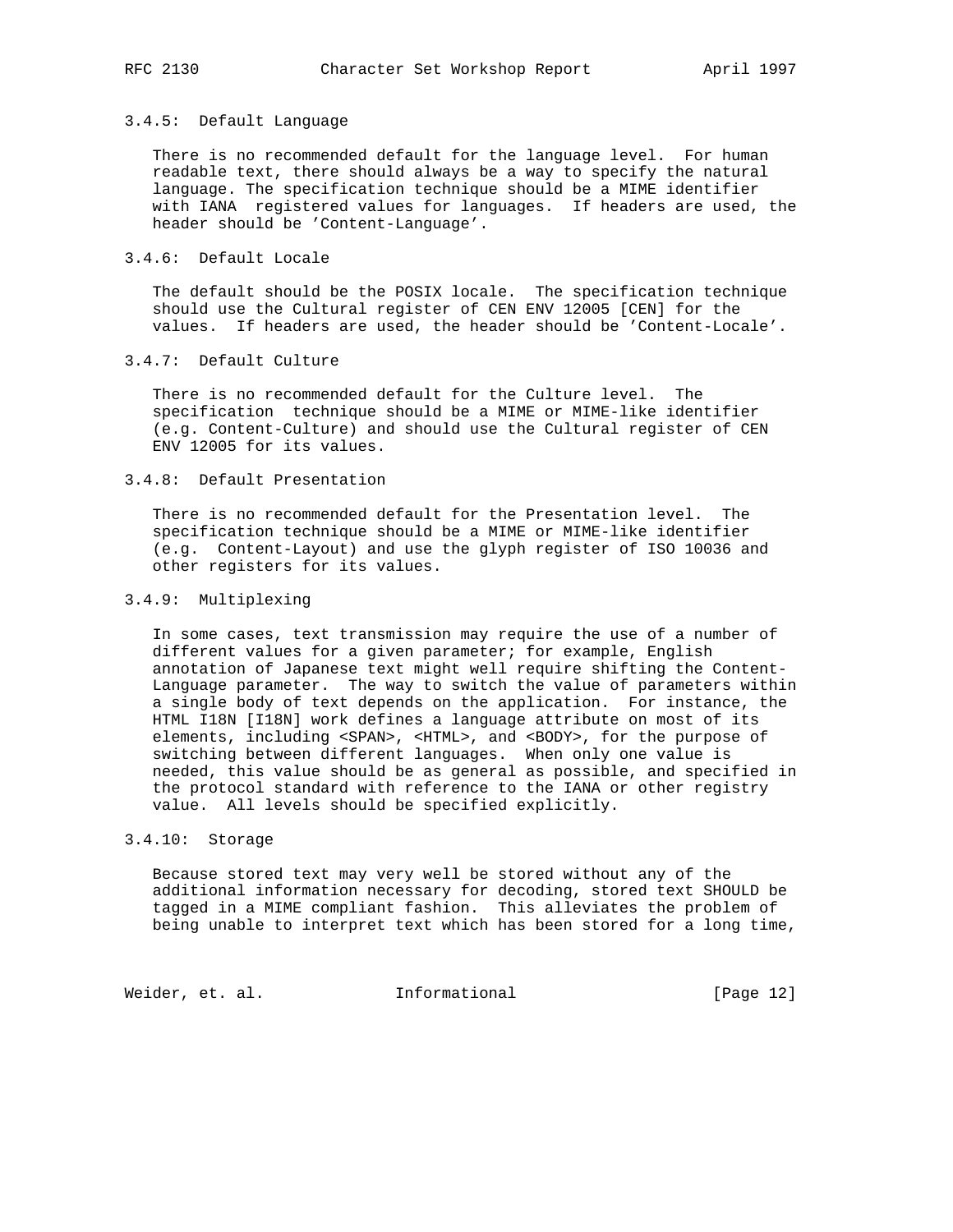or text whose provenance is not available.

3.5: Guidelines for conversions between coded character sets

 This section covers various algorithms to convert a source text S, encoded in the coded character set CCS(S), to a target text T, encoded in the coded character set CCS(T).

 $Rep(X)$  is the character repertoire of coded character set X, i.e. the set of characters which can be represented with X.

3.5.1: Exact conversion

When  $Rep(CCS(S))$  and  $Rep(CCS(T))$  are equal or  $Rep(CCS(S))$  is a subset of  $Rep(CCS(T))$ , exact conversion is possible; i.e. T is equal to S. The octets just need to be remapped. The algorithm for performing this remapping is simple, if the IANA-registered definition tables for CCS(S) and CCS(T) are available.

3.5.2: Approximate conversion

 In all other cases, any conversion creates a text T which differs from S. There are different principles for how this inevitable difference should be handled. A choice between them should be made, depending on the purpose and requirements of the conversion. Where possible, the client application should be given mechanisms to determine what has been done to the text.

3.5.2.1: Length-modifying conversion for human display

 When the length of the target text T is allowed to differ from the length of the source text S, one should use a conversion method in which each source character is converted to one or several target character(s), using a best resemblance criteria in the choice of that target character(s).

 Examples: LATIN CAPITAL LETTER [\*] -> AE COPYRIGHT SIGN  $[*] \rightarrow (c)$ 

## 3.5.2.2: Length-preserving conversion for human display

 Where the text T must be presented and the length of T cannot differ from the length of S, one should use a conversion method where each source character is converted to one target character, using some kind of best resemblance criteria in the choice of target character.

Weider, et. al. **Informational** [Page 13]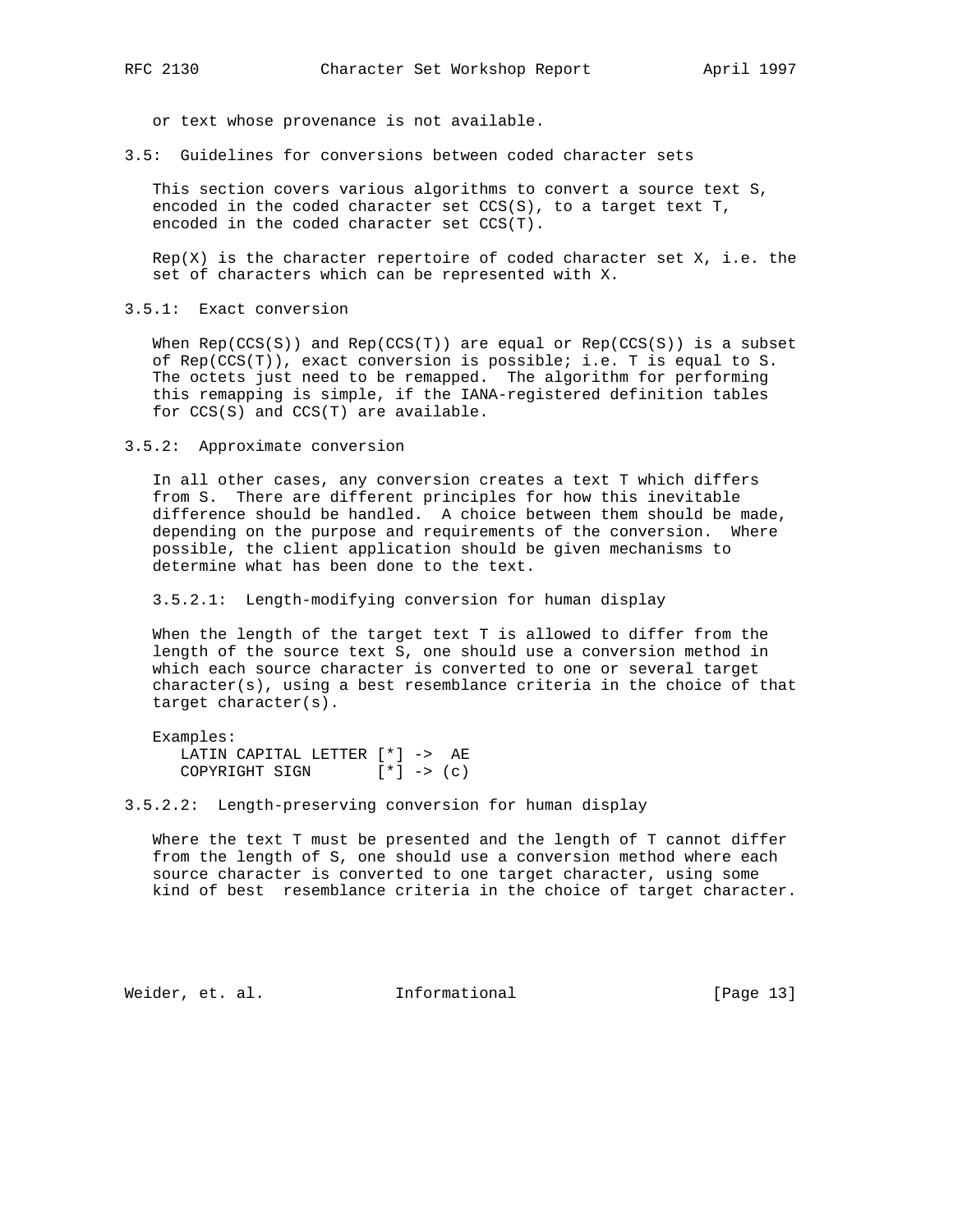Examples: LATIN CAPITAL LETTER [\*] -> A COPYRIGHT SIGN [\*] -> C

3.5.2.3: Conversion without data loss

 Where the conversion of the text S into T must be completely reversible, apply a Character Encoding Syntax or other reversible transformation method. This case is most frequently met in data storage requirements.

 Examples: LATIN CAPITAL LETTER [\*] -> &AE COPYRIGHT SIGN [\*] -> &(C

An alternate method, which can be used if the size of  $Rep(CCS(T))$  >=  $Rep(CCS(S))$ , then for each character in  $Rep(CCS(S))$  which is not present in Rep(CCS(T)), define a mapping into a character in  $Rep(CCS(T))$  which is not present in  $Rep(CCS(S))$ .

 Examples: LATIN CAPITAL LETTER [\*] -> CYRILLIC CAPITAL LETTER [\*] COPYRIGHT SIGN [\*] -> PARTIAL DIFFERENTIAL SIGN [\*]

 Note that conversion without data loss requires redefining some member of T to indicate "the introduction of character data outside T". This effectively adds another level of CES on top of CES(T).

4: Presentation issues

 There are a number of considerations to make in selecting the base character set. One such consideration is the protocol's convenience to users with limited equipment (for example only ISO 8859-1 or a keyboard without the ability to enter all the characters in ISO 10646). Alternative representation should be considered for these users, both for input and output. Possible options for the representation of characters that can not be displayed include transliteration (a la CEN/TC304 or ISO TC46/SC2 ), RFC 1345 [RFC- 1345] representative icons, or the WG2 short name (u+xxxx).

5: Open issues

 In addition to the issues declared out of scope and enumerated in section 2.1, the following issues are still open and will need to be addressed in other forums. These issues: language tags, public identifiers such as URL names, and bi-directionality are briefly discussed below as they repeatedly encroached the discussion.

Weider, et. al. 10. Informational 1999 [Page 14]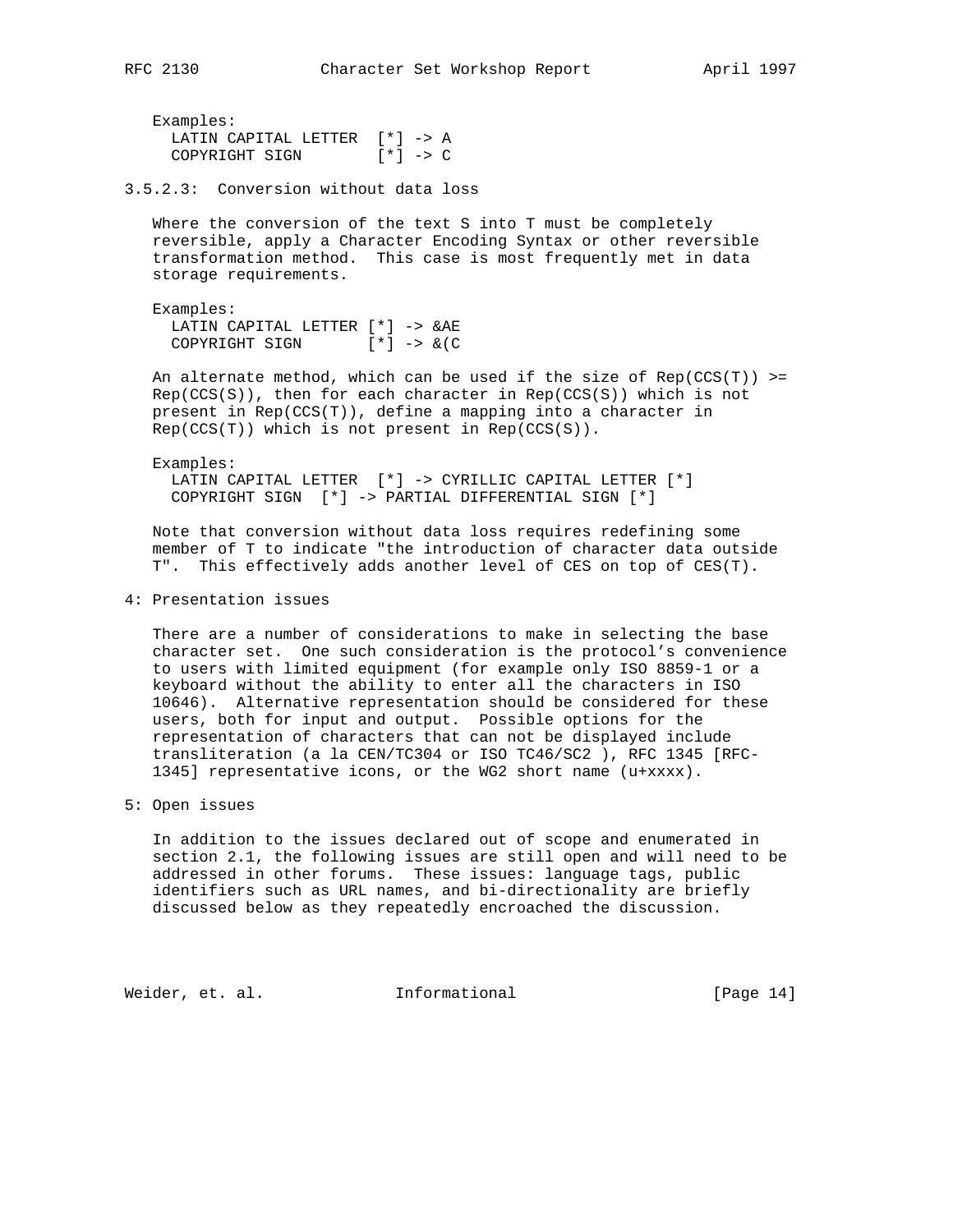#### 5.1: Language tags

 Although the workshop decided not to explicitly address the so-called "CJK issue", a few members felt it was necessary to have some mechanism to address the problem of correct Han character display in the ISO-10646 issue, and that saying that it was a "font issue" would not suffice.

 The "CJK issue" refers to the extended discussion about "Han unification", the use of a single ISO-10646 codepoint to represent multiple national variants of a Chinese (Han) character. ISO-10646 can map uniquely to any single CJK national character set, but in the absence of additional information an application can not display an ISO-10646 text using the proper national variants for that text.

 It was agreed that language tags would be sufficient to disambiguate unified characters. There was not, in our opinion, a significant technical difference between the use of different coded character sets with overlapping codepoints, and a single coded character set with language tags. Either way, the application has sufficient information to display the text properly.

 It was observed that in contemporary usage of MIME charsets, the language is implied as well as the coded character set and the character encoding syntax. We agreed that this is excessive overloading of MIME charsets.

 To specify the language used in a particular block of text, we recommend that the MIME tag "Content-Language" be used. There are a number of questions about this approach that need to be worked out, however:

- Is Content-Language: actually suitable?
- Is there an overload between this function and the other intended functions of Content-Language: as described in RFC 1766?
- What, precisely, does "Content-Language: zh-tw, ja, ko, zh-cn" mean in this context? We believe it means that, in drawing a Han character, the Taiwanese variant (presumably traditional Han) is preferred, followed by the Japanese, Korean, and mainland Chinese (presumably simplified Han) variants. It does \*NOT\* mean "mixed text containing Taiwanese, Japanese, Korean, and mainland Chinese text with all the national variants in each of these".

 Mixed CJK text, that simultaneously displays different variants occupying the same codepoint, requires language tags embedded in the data. Ohta and Handa propose in RFC 1554 [RFC-1554] a MIME charset

Weider, et. al. 1nformational 1999 [Page 15]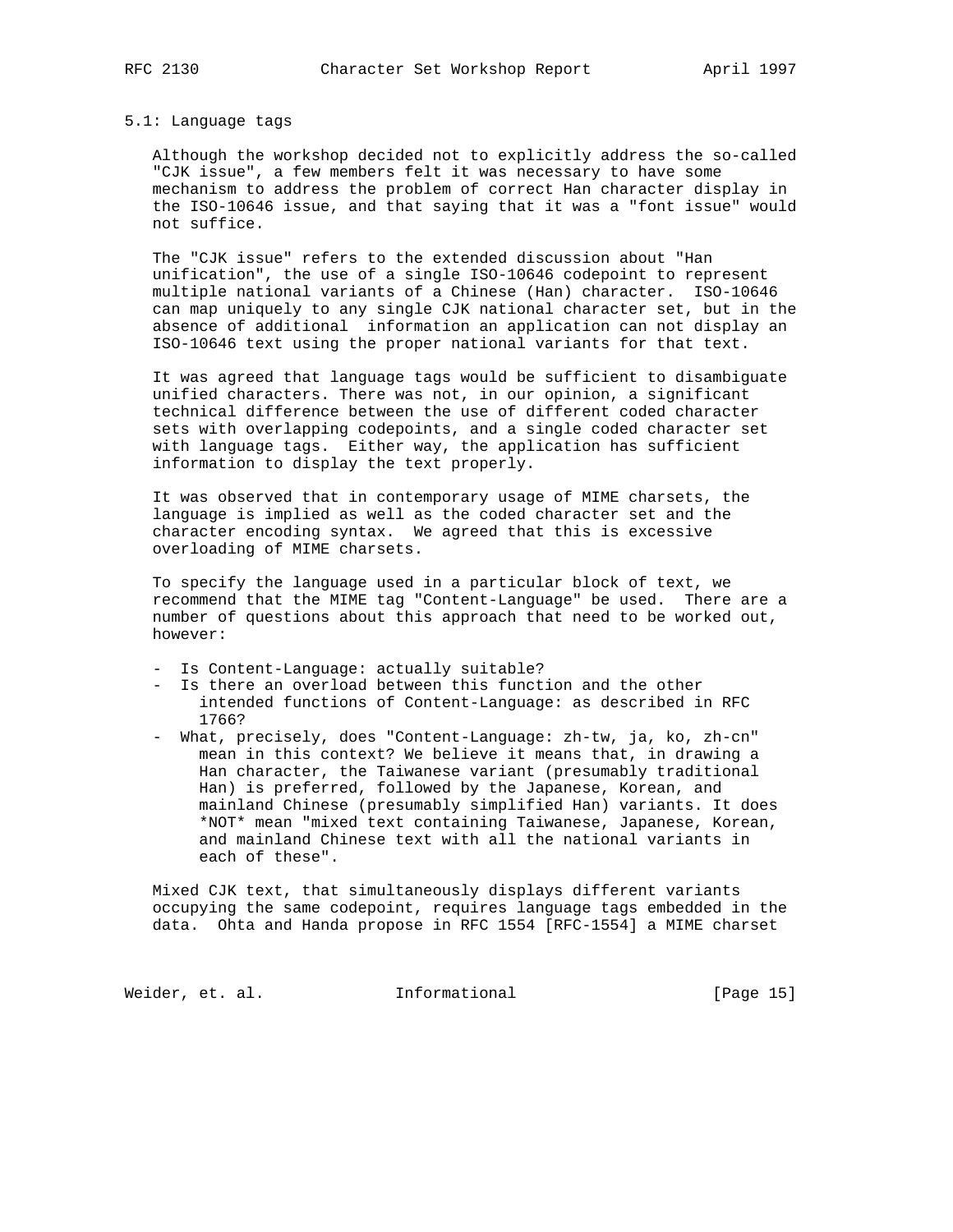using ISO-2022 shifts between multiple coded character sets; in effect this is an encoding that uses coded character sets for displaying the appropriate glyphs.

 There is some speculation that states that mixed CJK text is relatively infrequent, and that therefore it is acceptable to require that such text be represented using a rich text format that can support language tags. In other words, that a simplifying assumption can be made for TEXT/PLAIN in email using ISO-10646 that will not require multiple display representations for the same codepoint. A mechanism such as RFC 1554 could address this need if it was important; although arguably RFC 1554 should really be identified as TEXT/ISO-2022.

 Note again that we recommend that support for language tagging SHOULD be built into new protocols, as this will become a critical component of the automated indexing and retrieval in information applications of the future.

5.2: Public identifiers

 There is a considerable demand from the user community for the ability to use non-ASCII characters in URL names, IMAP mailbox names, file names, and other public identifiers. This is still an open problem.

5.3: Bi-directionality

 It was realized that a consistent framework for bi-directional text was needed but there was no attempt to work on it in this workshop.

6: Security Considerations

There are no security considerations associated with character sets.

7: Conclusions

 This paper provides a conceptual framework and a set of recommendations which, if adopted, should provide a solid foundation for interoperability on the Internet. There are, however, a number of open issues which will need to be addressed to provide ever better use of text on the Internet.

Weider, et. al. **Informational** [Page 16]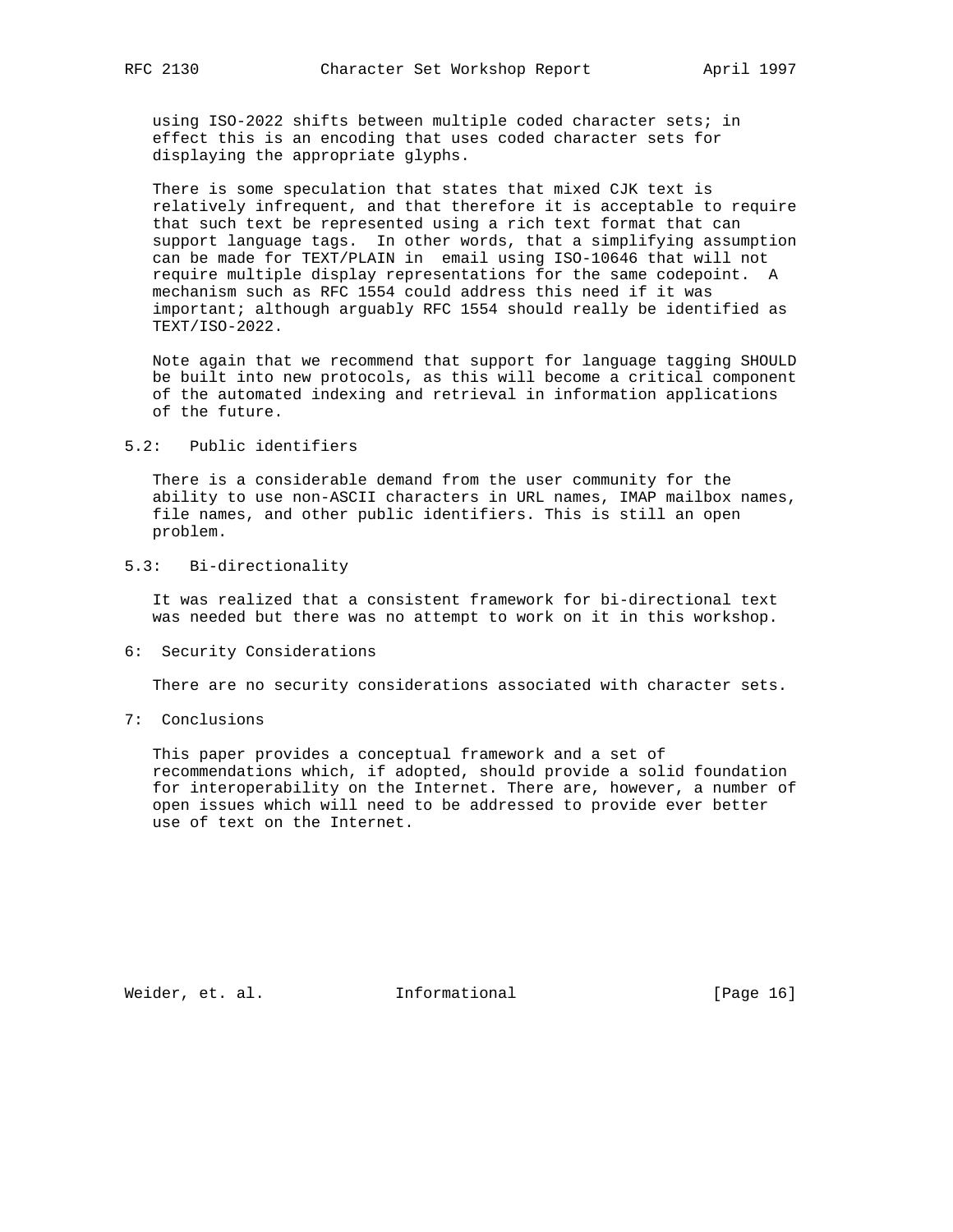## 8: Recommendations

## 8.1: To the IAB

 There were a number of recommendations to the IAB about making the standards process more aware of the need for character set interoperability, and about the framework itself.

 A: The IAB should trigger the examination of all RFCs to determine the way they handle character sets, and obsolete or annotate the RFCs where necessary.

 B: The IESG should trigger the recommendation of procedures to the RFC editor to encourage RFCs to specify character set handling if they specify the transmission of text.

 C: The IAB should trigger the production of a perspectives document on the character set work that has gone on in the past and relate it to the current framework.

 D: Full ISO 10646 has a sufficiently broad repertoire, and scope for further extension, that it is sufficient for use in Internet Protocols (without excluding the use of existing alternatives). There is no need for specific development of character set standards for the Internet.

 E: The IAB should encourage the IRTF to create a research group to explore the open issues of character sets on the Internet. This group should set its sights much higher than this workshop did.

 F: The IANA (perhaps with the help of an IETF or IRTF group) should develop procedures for the registration of new character sets for use in the Internet.

G: Register UTF-8 as a Character Encoding Scheme for MIME.

 H: The current use of the "x-\*" format for distinguishing experimental tags should be continued for private use among consenting parties. All other namespaces should be allocated by IANA.

 I: Application protocol RFCs SHOULD include a section on "multilingual Considerations".

 J: Application Protocol RFCs SHOULD indicate how to transfer 'on the wire' all characters in the character sets they use. They SHOULD also specify how to transfer other information that applications may need to know about the data.

Weider, et. al. **Informational** [Page 17]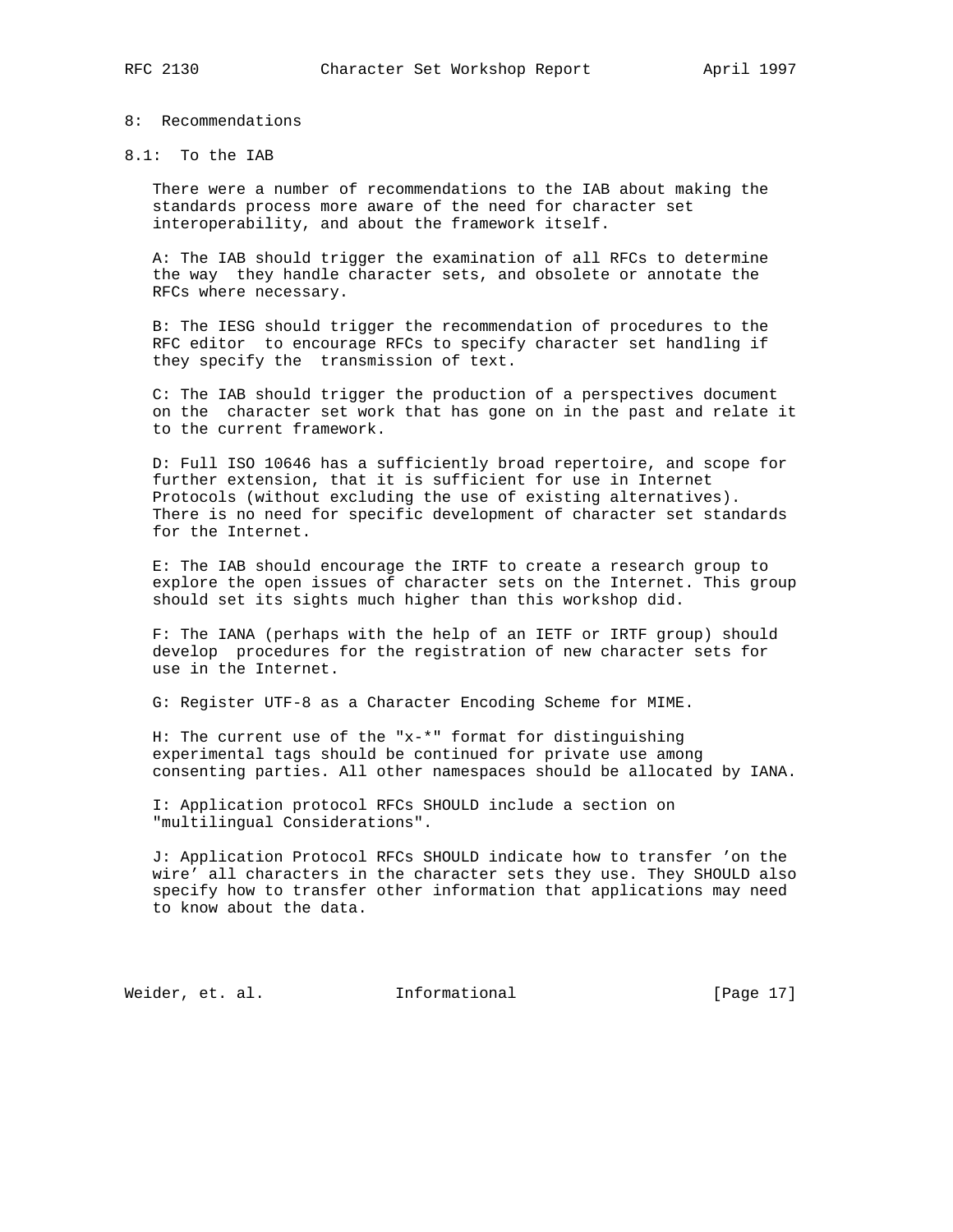K: The IESG should trigger a set of extensions to RFC 1522 to allow language tagging of the free text parts of message headers.

8.2: For new Internet protocols

 New protocols do not suffer from the need to be compatible with old 7-bit pipes. New protocol specifications SHOULD use ISO 10646 as the base charset unless there is an overriding need to use a different base character set.

 New protocols SHOULD use values from the IANA registries when referring to parameter values. The way these values are carried in the protocols is protocol dependent; if the protocol uses RFC-822 like headers, the header names already in use SHOULD be used.

 For protocols with only a single choice for each component, the protocol should use the most general specification and should be specified with reference to the registered value in the protocol standard.

Protocols SHOULD tag text streams with the language of the text.

8.3: For the registration of new character sets

 Ned Freed will be releasing a new MIME registration document in conjunction with this paper.

8.3.1: A definition table for a coded character set

 A definition table for a coded character set A must for each character C that is in the repertoire of A give:

- a) if C is present in ISO 10646, the code value (in hexadecimal form) for that character.
- b) If C is not present in ISO 10646, but may be constructed using ISO 10646 combining characters, the series of code values (in hexadecimal form) used to construct that character.
- c) if C is not present in ISO 10646, a textual description of the character, and a reference to its origin.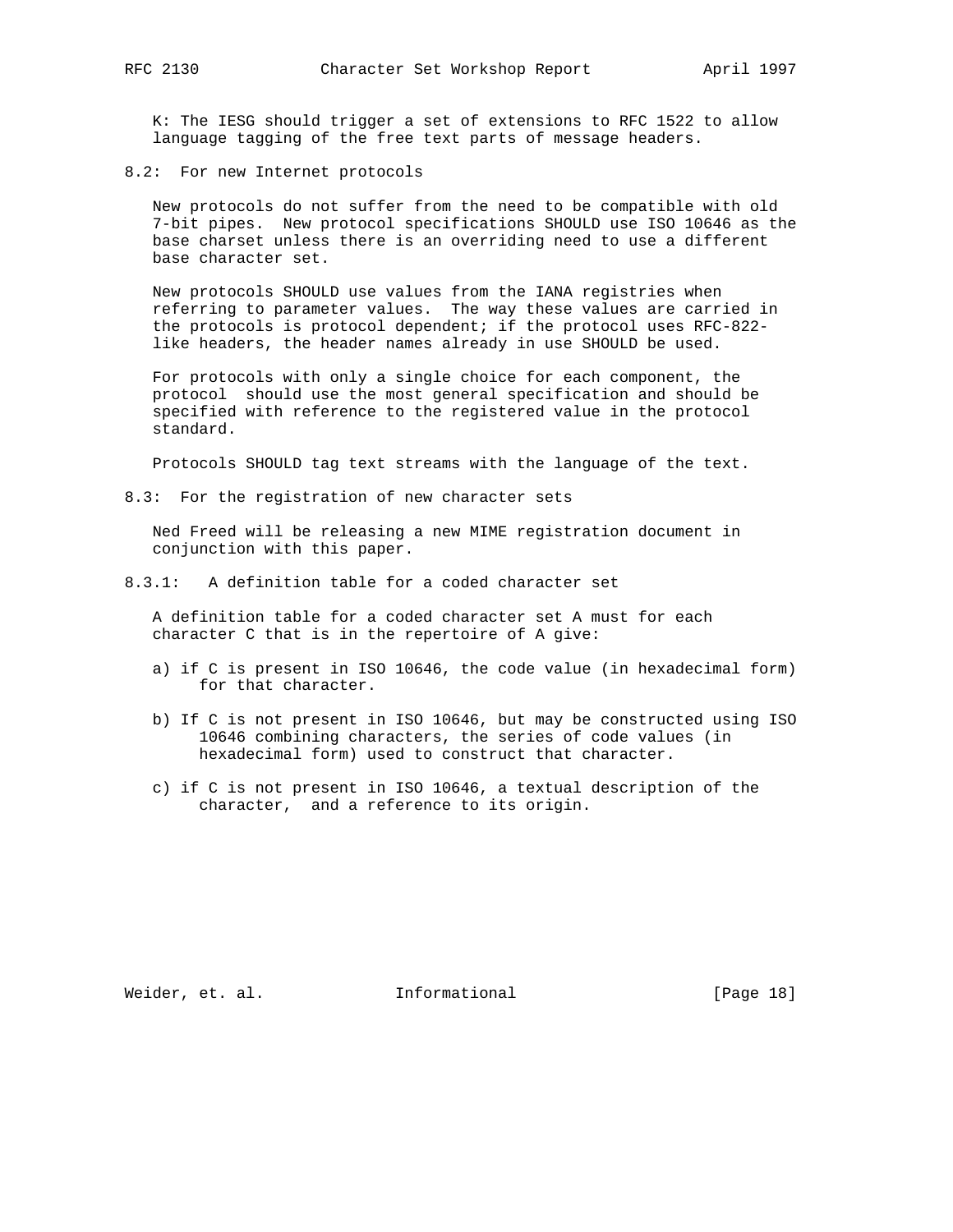8.3.2: A definition of a character encoding scheme

A definition of a character encoding scheme consists of:

- A description of an algorithm which transforms every possible sequence of octets to either a sequence of pairs <CCS, code value> or to the error state "illegal octet sequence"
- Specifications, either by reference to CCS's registered by IANA or in text, of each CCS upon which this CES is based.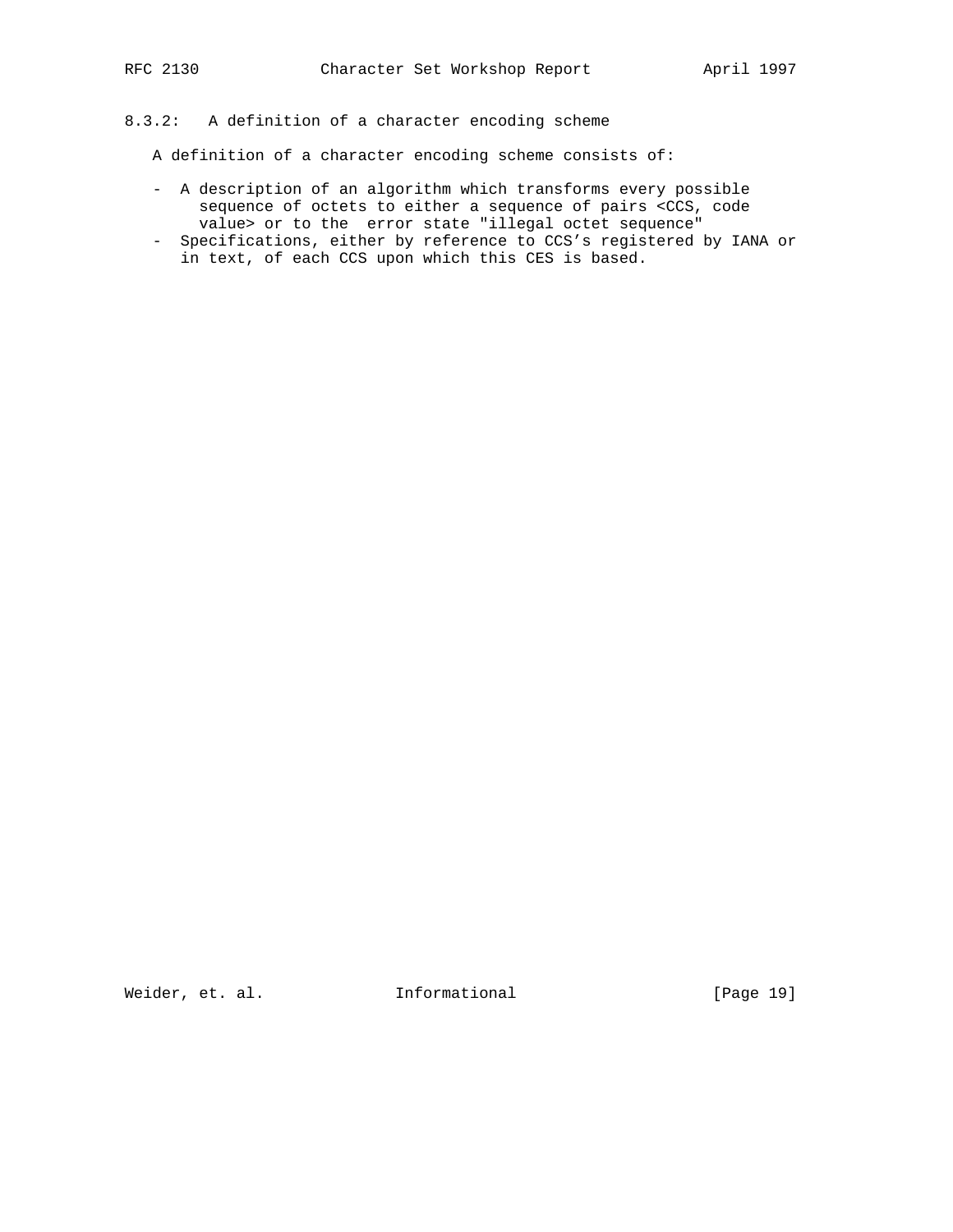# Appendix A:

A-1: IETF Protocols

 The following list describes how various existing protocols handle multiple character set information.

#### Email

#### SMTP

 See 8.2. ESMTP makes it easy to negotiate the use of alternate language and encoding if it is needed.

Headers

 RFC 1522 forms an adequate framework for supporting text; UTF-8 alone is not a possible solution, because the mail pathways are assumed to be 7-bit 'forever'. However, RFC 1522 should be extended to allow language tagging of the free text parts of message headers.

#### Bodies

 Selection of charset parameters for Email text bodies is reasonably well covered by the charset= parameter on Text/\* MIME types. Language is defined by the Content-language header of RFC 1766. Other information will have to be added using body part headers; due to the way MIME differentiates between body part headers and message headers, these will all have to have names starting with Content- .

## NetNews

#### NNTP

 See 8.2. No strong tradition for negotiation of encoding in NNTP exists.

NetNews Messages

 These should be able to leverage off the mechanisms defined for Email. One difference is that nearly all NNTP channels are 8 bit clean; some NNTP newsgroups have a tradition of using 8-bit charsets in both headers and bodies. Defining character set default on a per newsgroup basis might be a suitable approach.

RTCP

 The identifiers carried as information about parties are already defined to be in UTF-8.

Weider, et. al. **Informational** [Page 20]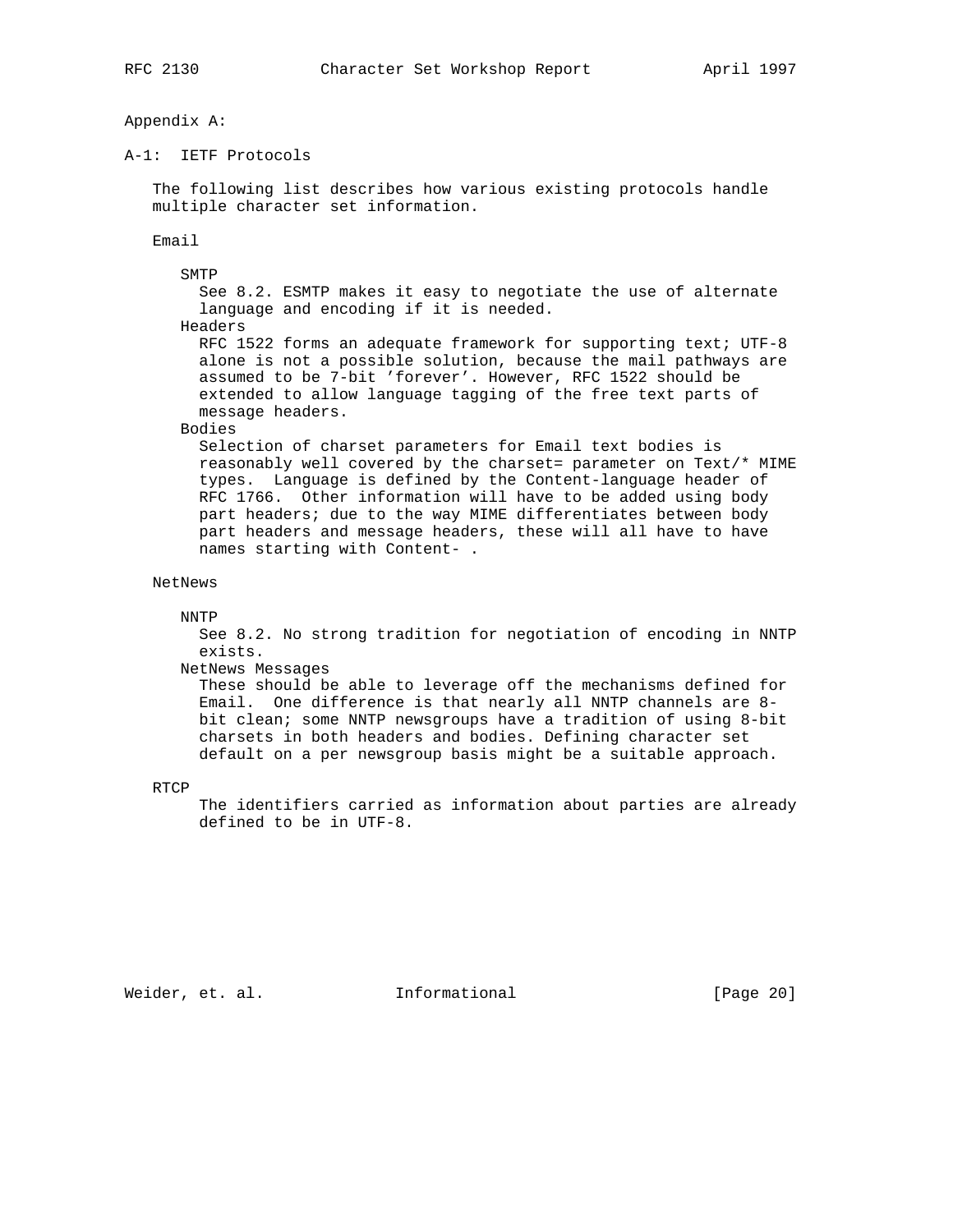# FTP

#### Protocol

 See 8.2. The common use of welcome banners in the login response means that there might be strong reason here to allow client and server to negotiate a language different from the default for greetings and error messages. This should be a simple protocol extension.

Filenames

 Many fileservers now how have the capability of using non-ASCII characters in filenames, while the "dir" and "get" commands of are defined in terms of US-ASCII only. One possible solution would be to define a "UTF-8" mode for the transfer of filenames and directory information; this would need to be a negotiated facility, with fallback to US-ASCII if not negotiated. The important point here is consistency between all implementations; a single charset is better here than the ability to handle multiple charsets.

## World Wide Web

HTTP

 See 8.2. The single-shot stype of HTTP makes negotiation more complex than it would otherwise be.

HTML

 Internationalization of HTML [I18N] seems fairly well covered in the current "I18N" document. It needs review to see if it needs more specific details in order to carry application information apart from the language.

#### URLs

 URLs are "input identifiers", and powerful arguments should be made if they are ever to be anything but US-ASCII.

#### IMAP

 IMAP's information objects are MIME Email objects, and therefore are able to use that standard's methods. However, IMAP folder names are local identifiers; there is strong reason to allow non-ASCII characters in these. A UTF-8 negotiation might be the most appropriate thing, however, UTF-8 is awkward to use. Unfortunately, UTF-7 isn't suitable because it conflicts with popular hierarchy delimiters. The most recent IMAP work in progress specification describes a modified UTF-7 which avoids this problem.

Weider, et. al. **Informational** [Page 21]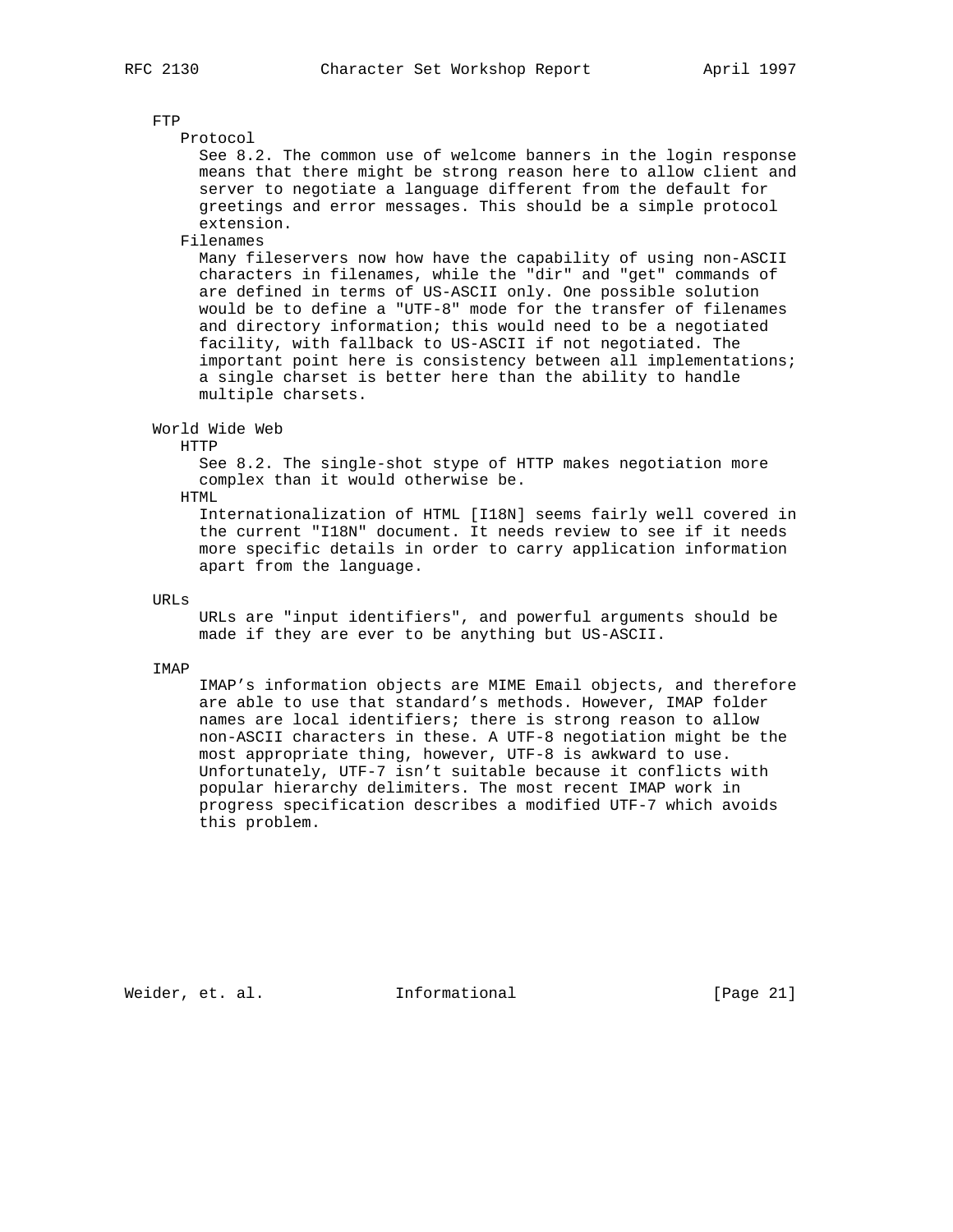#### DNS

 DNS names are the prime example of identifiers that need to stay in US-ASCII for global interoperability. However, some DNS information, in particular TXT records, may represent information (such as names) that is outside the ASCII range. A single solution is the best; problems resulting from UTF-8 should be investigated.

# WHOIS++

 WHOIS++ version 1 is defined to use ISO 8859-1. The next version will use UTF-8. The currently designed changes will also allow the specification of individual attributes on attribute names; these will make the passing of application information about the values (such as language) easier. No immediate action seems necessary.

#### WHOIS

 This has been a stable protocol for so many years now that it seems unwise to suggest that it be modified. Furthermore, compatible extensions exist in RWHOIS and WHOIS++; modification should rather be made to these protocols than to the WHOIS protocol itself.

#### Telnet

 This is a prime example of protocol where character set support is necessary and nonexistent. The current work in progress on character set negotiation in Telnet seems adequate to the task; the question of passing other application data that might be useful is still open.

# A-2: Non-IETF protocols

 For these protocols, the IETF does not have any power to change them. However, the guidelines developed by the workshop may still be useful as input to the further development of the protocols.

Gopher: Gopher, Gopher+

Prospero (Archie)

NFS: Filesystem

 CORBA, Finger, GEDI, IRC, ISO 10160/1, Kerberos, LPR, RSTAT, RWhois, SGML, TFTP, X11, X.500, Z39.50

Weider, et. al. **Informational** [Page 22]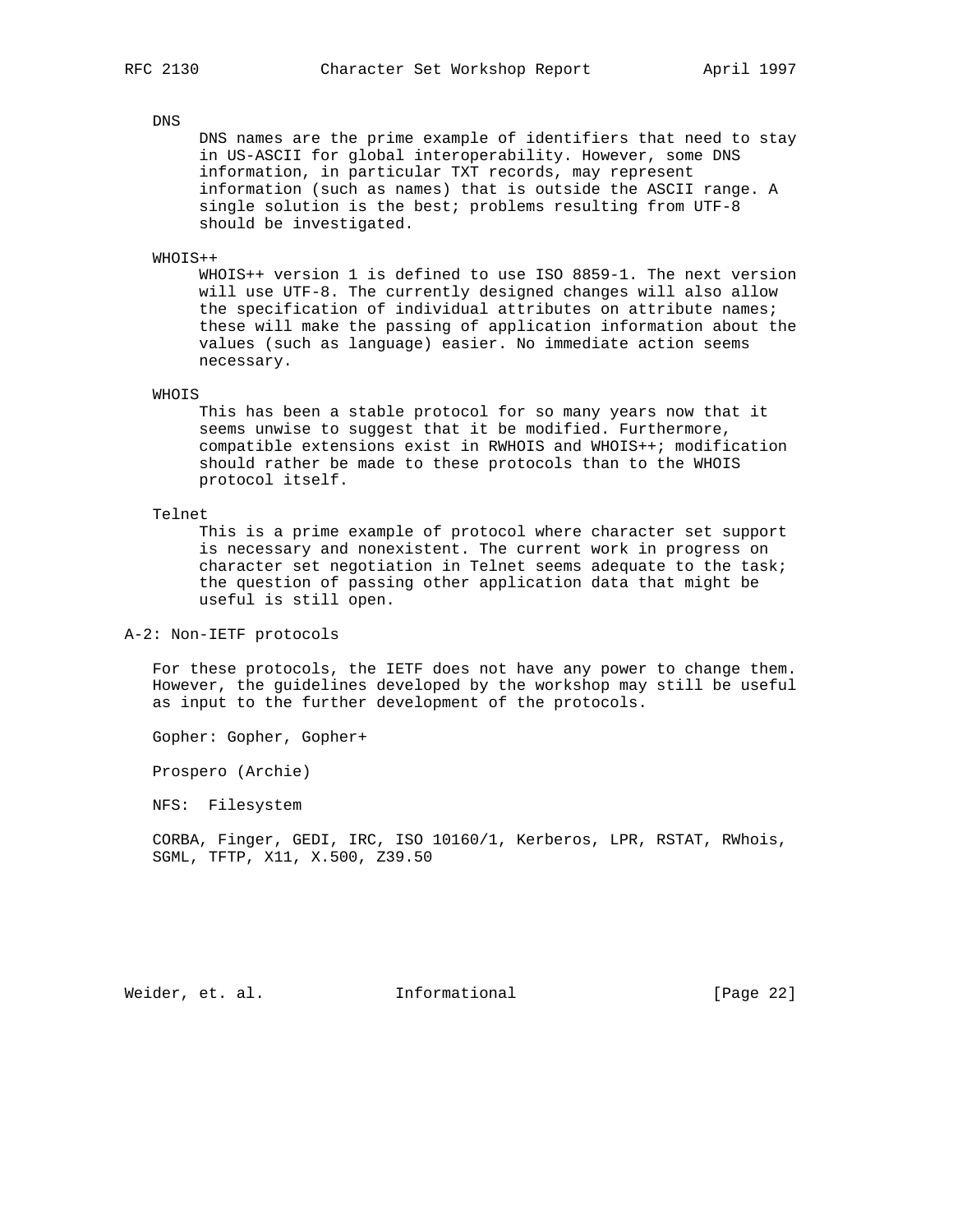| ASCII       | American National Standard Code for Information Character<br>Sets                           |
|-------------|---------------------------------------------------------------------------------------------|
| CCS         | Coded Character Sets                                                                        |
| CEN ENV     | European Committee for Standardisation (CEN) European<br>pre-standard (ENV)                 |
| CES         | Character Encoding Scheme                                                                   |
| <b>CJK</b>  | Chinese Japanese Korean                                                                     |
| CORBA       | Common Object Request Broker Architecture                                                   |
| CTE         | Content Transfer Encoding                                                                   |
| DNS         | Domain Name Service                                                                         |
| ESMTP       | Extended SMTP                                                                               |
| FTP         | File Transfer Protocol                                                                      |
| HTML        | Hypertext Transfer Protocol                                                                 |
| I18N        | Internationalization (or 18 characters between the first<br>$(I)$ and last $(n)$ character) |
| IAB         | Internet Activities Board                                                                   |
| IANA        | Internet Assigned Numbers Authority                                                         |
| IESG        | Internet Engineering Steering Group                                                         |
| <b>IETF</b> | Internet Engineering Task Force                                                             |
| IMAP        | Internet Message Access Protocol                                                            |
| IRC         | Internet Relay Chat                                                                         |
| IRTF        | Internet Research Task Force                                                                |
| ISI         | Information Sciences Institute                                                              |
| ISO         | International Standards Organization                                                        |
| MIME        | Multipurpose Internet Mail Extensions                                                       |
| NFS         | Networked File Server                                                                       |
| NNTP        | Net News Transfer Protocol                                                                  |
| POSIX       | Portable Operating System Interface                                                         |
| <b>RFC</b>  | Request for Comments (Internet standards documents)                                         |
| <b>RPC</b>  | Remote Procedure Call                                                                       |
| RSTAT       | Remote Statistics                                                                           |
| <b>RTCP</b> | Real-Time Transport Control Protocol                                                        |
| Rwhois      | Referral Whois                                                                              |
| SGML        | Standard Generalized Mark-up Language                                                       |
| SMTP        | Simple Mail Transfer Protocol                                                               |
| TES         | Transfer Encoding Syntax                                                                    |
| TFTP        | Trivial File Transfer Protocol                                                              |
| URL         | Uniform Resource Locator                                                                    |
| UTF         | Universal Text/Translation Format                                                           |

Weider, et. al. 1nformational 1999 [Page 23]

Appendix B: Acronyms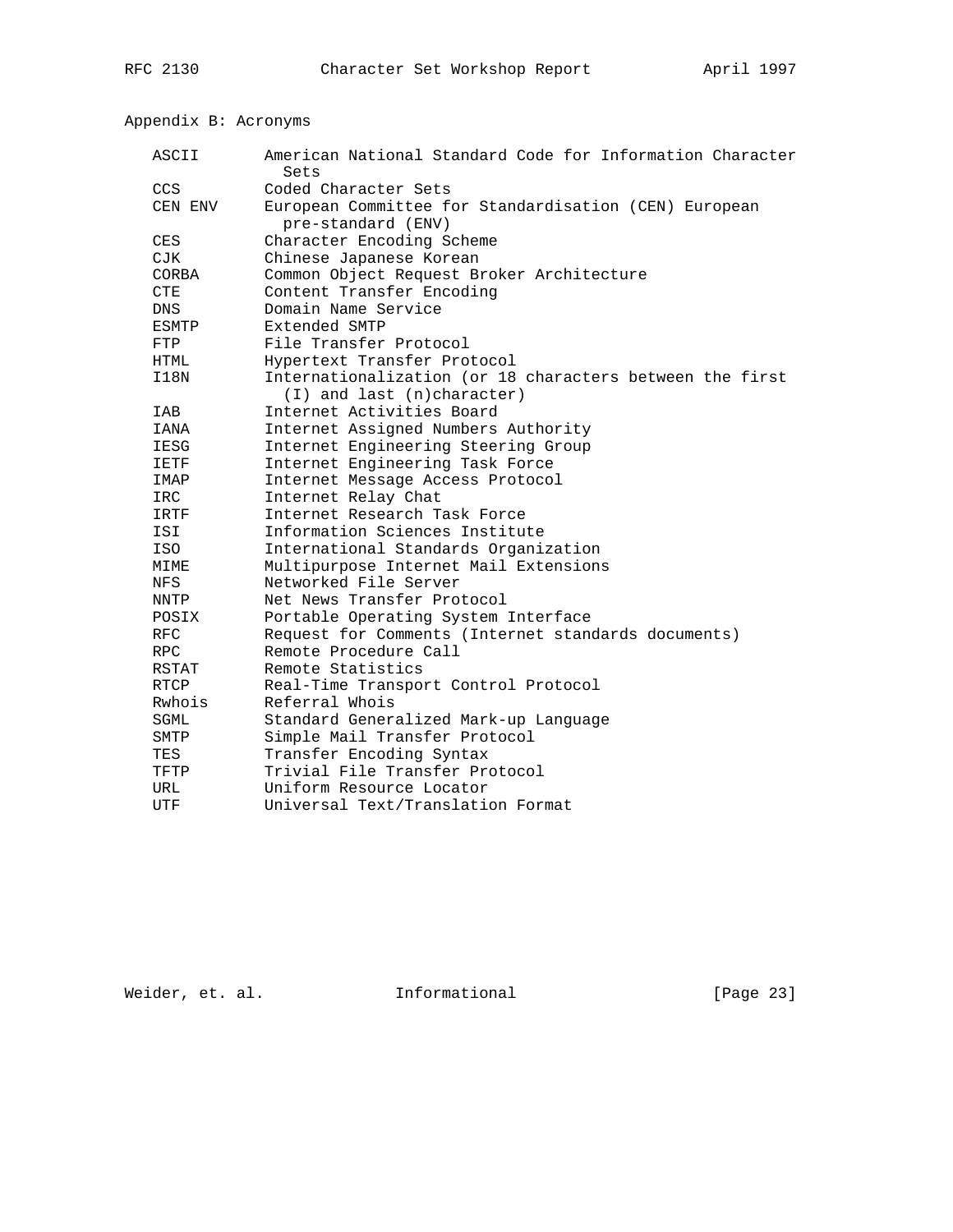Appendix C: Glossary

- Bi-directionality A property of some text where text written right to- left (Arabic or Hebrew) and text written left-to-right (e.g. Latin) are intermixed in one and the same line.
- Character A single graphic symbol represented by sequence of one or more bytes.
- Character Encoding Scheme The mapping from a coded character set to an encoding which may be more suitable for specific purpose. For example, UTF-8 is a character encoding scheme for ISO 10646.
- Character Set An enumerated group of symbols (e.g., letters, numbers or glyphs)
- Coded Character Set The mapping from a set of integers to the characters of a character set.
- Culture Preferences in the display of text based on cultural norms, such as spelling and word choice.
- Language The words and combinations of words the constitute a system of expression and communication among people with a shared history or set of traditions.
- Layout Information needed to display text to the user, similar to the presentation layer in the ISO telecommunications model.
- Locale The attributes of communication, such as language, character set and cultural conventions.
- On-the-wire The data that actually gets put into packets for transmission to other computers.
- Transfer Encoding Syntax The mapping from a coded character set which has been encoded in a Character Encoding Scheme to an encoding which may be more suitable for transmission using specific protocols. For example, Base64 is a transfer encoding syntax.

Weider, et. al. **Informational** [Page 24]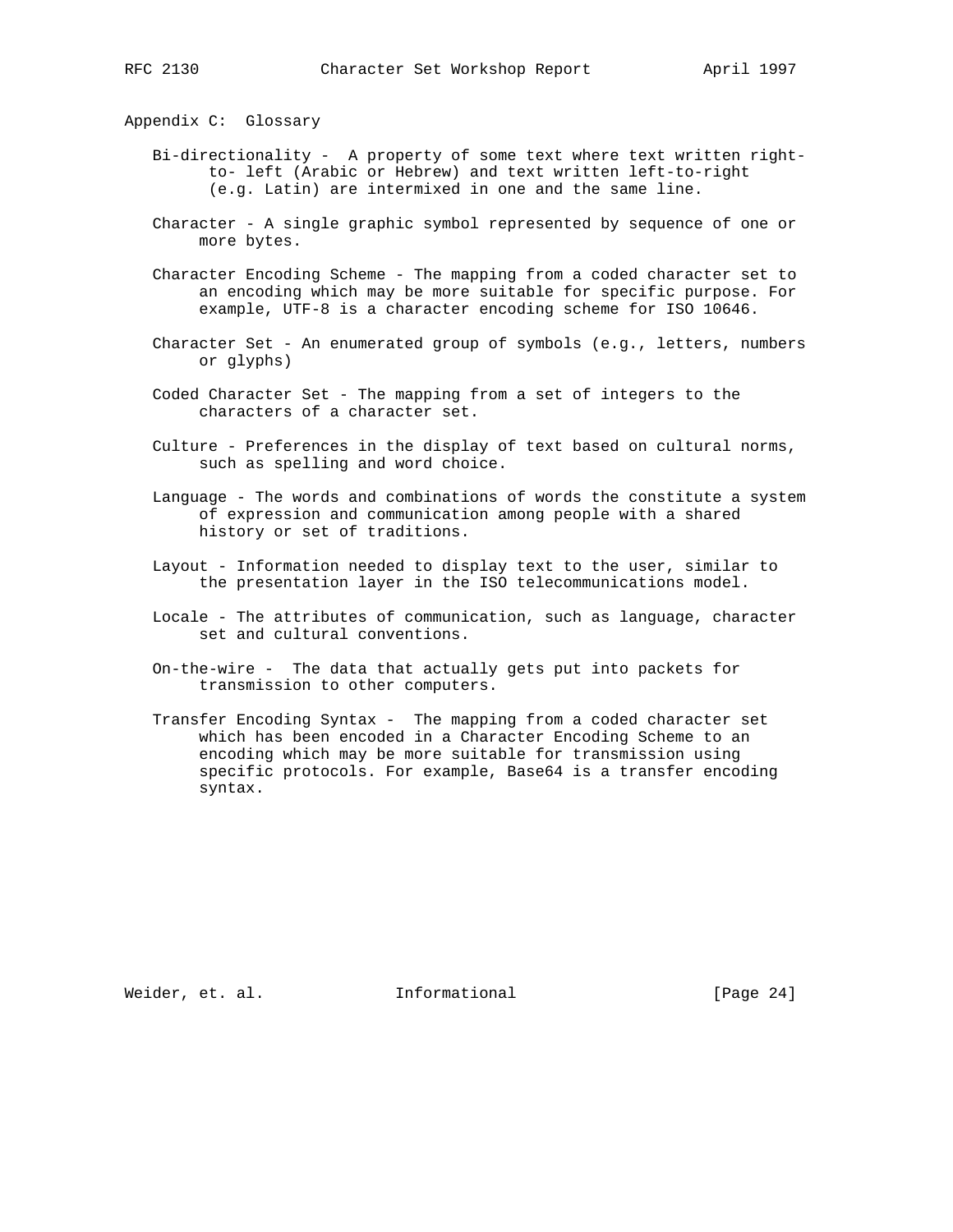Appendix D: References

- [\*] Non-ASCII character
- [ASCII] ANSI X3.4:1986 "Coded Character Sets 7 Bit American National Standard Code for Information Interchange (7-bit ASCII)"

[Base64] Freed, N., and N. Borenstein, "Multipurpose Internet Mail Extensions (MIME) Part One: Format of Internet Message Bodies", RFC 2045, November 1996.

- [CEN] see http://tobbi.iti.is/TC304/welcome.html for current status.
- [HTML] Berners-Lee, T., and D. Connolly, "Hypertext Markup Language 2.0", RFC 1866, November 1995.
- [HTTP] Berners-Lee, T., Fielding, R., and H. Nielsen, "Hypertext Transfer Protocol -- HTTP/1.0", RFC 1945, May 1996.
- [I18N] Yergeau, F., et.al., "Internationalization of the Hypertext Markup Language", RFC 2070, January 1997.
- [IANA] Reynolds, J., and J. Postel, "Assigned Numbers", STD 2, RFC 1700, ISI, October 1994.
- [ISO-2022] ISO/IEC 2022:1994, "Information technology -- Character Code Structure and Extension Techniques", JTC1/SC2.
- [ISO-7498] ISO/IEC 7498-1:1994, "Information technology Open Systems Interconnection - Basic Reference Model: The Basic Model".
- [ISO-8859] Information Processing -- 8-bit Single-Byte Coded Graphic Character Sets -- Part 1: Latin Alphabet no. 1, ISO 8859-1:1987(E). Part 2: Latin Alphabet no. 2, ISO 8859-2 1987(E). Part 3: Latin Alphabet no. 3, ISO 8859-3:1988(E). Part 4: Latin Alphabet no. 4, ISO 8859-4, 1988(E). Part 5: Latin/Cyrillic Alphabet ISO 8859-5, 1988(E). Part 6: Latin/Arabic Alphabet, ISO 8859-6, 1987(E). Part 7: Latin/Greek Alphabet, ISO 8859-7, 1987(E). Part 8: Latin/Hebrew Alphabet, ISO 8859-8-1988(E).Part 9: Latin Alphabet no. 5, ISO 8859-9, 1990(E). Part 10: Latin Alphabet no. 6, ISO 8859-10:1992(E).
- [ISO-10646] ISO/IEC 10646-1:1993(E ), "Information technology -- Universal Multiple-Octet Coded Character Set (UCS) -- Part 1: Architecture and Basic Multilingual Plane". JTC1/SC2, 1993

Weider, et. al. **Informational** [Page 25]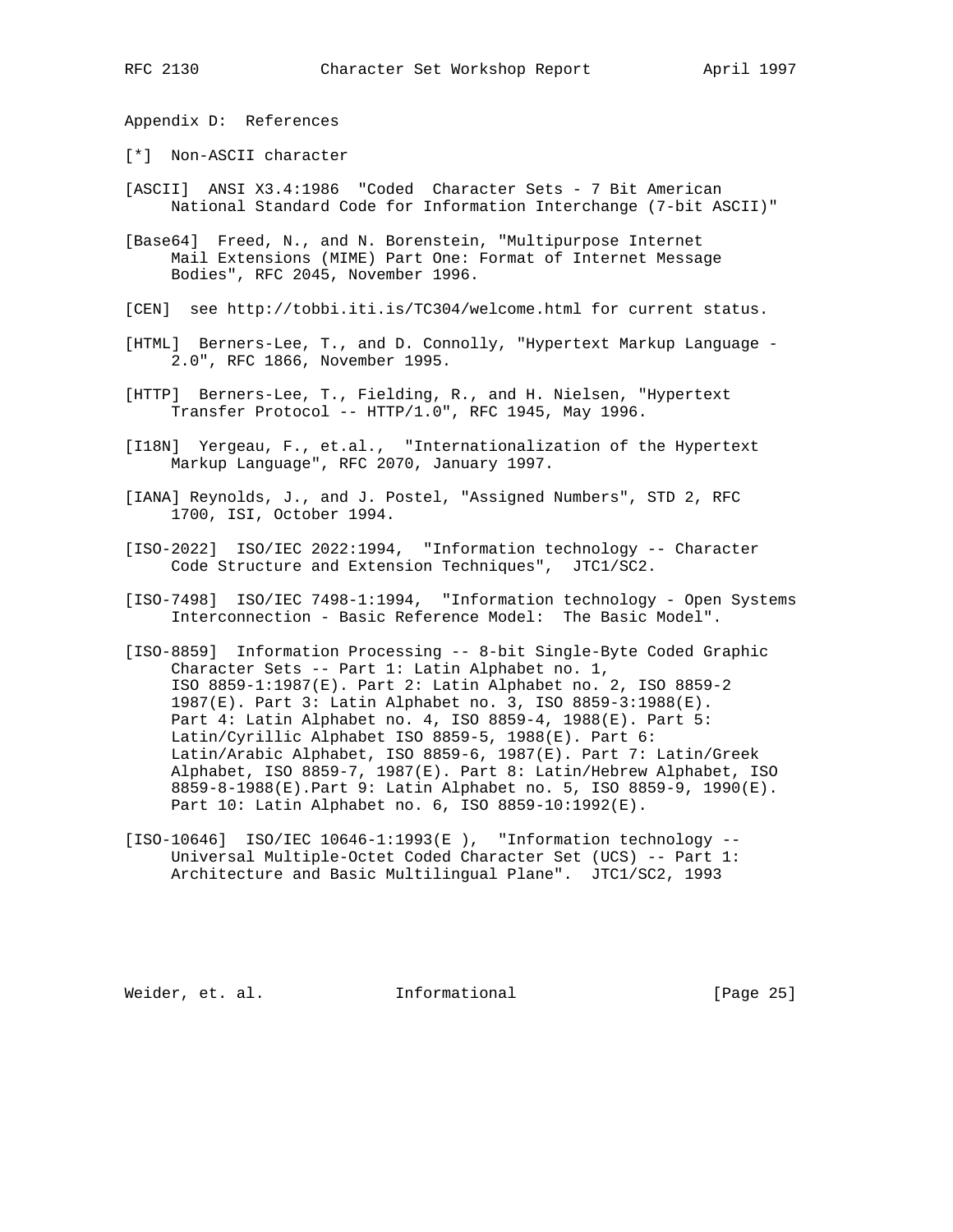[MIME] See [Base64]

[POSIX] Institute of Electrical and Electronics Engineers. "IEEE standard interpretations for IEEE standard portable operating systems interface for computer environments". IEEE Std 1003.1 -1988/Int, 1992 edition. Sponsor, Technical Committee on Operating Systems of the IEEE Computer Society. New York, NY: Institute of Electrical and Electronic Engineers, 1992.

RFC 1340 See [IANA]

- [RFC-1345] Simonsen, K., "Character Mnemonics & Character Sets", RFC 1345, Rationel Alim Planlaegning, June 1992.
- [RFC-1554] Ohta, M., and K. Handa, "ISO-2022-JP-2: Multilingual Extension of ISO-2022-JP", Tokyo Institute of Technology, ETL, December 1993.
- RFC 1642 See [UTF-7]
- [RFC-1766] Alvestrad, H., "Tags for the Identification of Languages", RFC 1766, UNINETT, March 1995.
- [RFC 1958] Carpenter, B. (ed.) "Architectural Principles of the Internet", RFC 1958, IAB, June 1996.
- [SGML] ISO 8879:1986 "Information Processing Text and Office Systems - Standard Generalized Markup Language (SGML)"
- [SMTP] Postel, J., "Simple Mail Transfer Protocol", STD 10, RFC 821, August, 1982.
- [Unicode] "The Unicode standard, version 2.0. Unicode Consortium. Reading, Mass.: Addison-Wesley Developers Press, 1996
- [UTF-7] Goldsmith, D., and M. Davis, "UTF-7: A Mail Safe Transformation Format of Unicode", RFC 1642, Taligent, Inc., July 1994.
- [UTF-8] International Standards Organization, Joint Technical Committee 1 (ISO/JTC1), "Amendment 2:1993, UCS Transformation Format 8 (UTF-8)", in ISO/IEC 10646-1:1993 Information technology - Universal Multiple-Octet Coded Character Set (UCS) -- Part 1: Architecture and Basic Multilingual Plane. JTC1/SC2, 1993.

Weider, et. al. **Informational** [Page 26]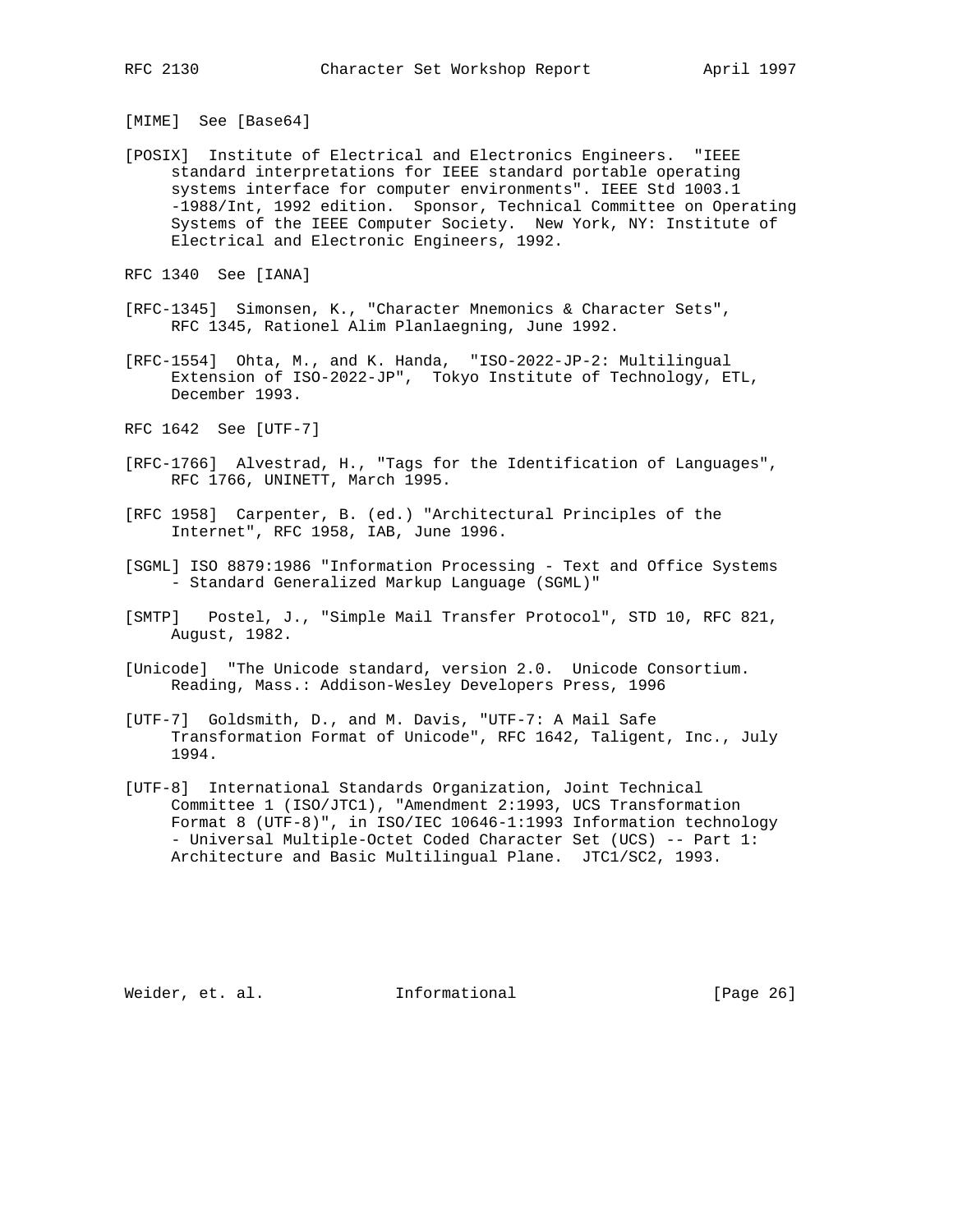Appendix E: Recommended reading

- Alvestrand, H., "Tags for the Identification of Languages", RFC 1766, UNINETT, March 1995.
- Alvestrand, H., "X.400 Use of Extended Character Sets", RFC 1502, SINTEF DELAB, August 1993.
- Borenstein, N., "Implications of MIME for Internet Mail Gateways", RFC 1344, Bellcore, June 1992.
- Freed, N., and N. Borenstein, "Multipurpose Internet Mail Extensions (MIME) Part One: Format of Internet Message Bodies", RFC 2045, November 1996.
- Chernov, A., "Registration of a Cyrillic Character Set", RFC 1489, RELCOM Development Team, July 1993.
- Choi, U., and K. Chan, "Korean Character Encoding for Internet Messages", RFC 1557, KAIST, December 1993.
- Freed, N., and N. Borenstein, "Multipurpose Internet Mail Extensions (MIME) Part Two: Media Types", RFC 2046, November 1996.
- Goldsmith, D., and M. Davis, "Transformation Format for Unicode", RFC 1642, Taligent, Inc., July 1994.
- Goldsmith, D., and M. Davis, "Using Unicode with MIME", RFC 1641, Taligent, Inc., July 1994.
- Jerman-Blazic, B. "Character handling in computer communication" in "user needs in information technology standards", Computer Weekly Professional service, eds. C.D. Evans, B.L. Meed & R.S. Walker, P.C. Butterworth Heineman, 1993, Oxford, Boston, p. 102-129.
- Jerman-Blazic, B. "Tool supporting the internationalization of the generic network services", Computer Networks and ISDN Systems, No. 27 (1994), p. 429-435.
- Jerman-Blazic, B., A. Gogala and D. Gabrijelcic, "Transparent language processing: A solution for internationalization of Internet services", The LISA Forum Newsletter, 5 (1996) p. 12-21
- Lee, F., "HZ A Data Format for Exchanging Files of Arbitrarily Mixed Chinese and ASCII Characters", RFC 1843, Stanford University, August 1995.

Weider, et. al. **Informational** [Page 27]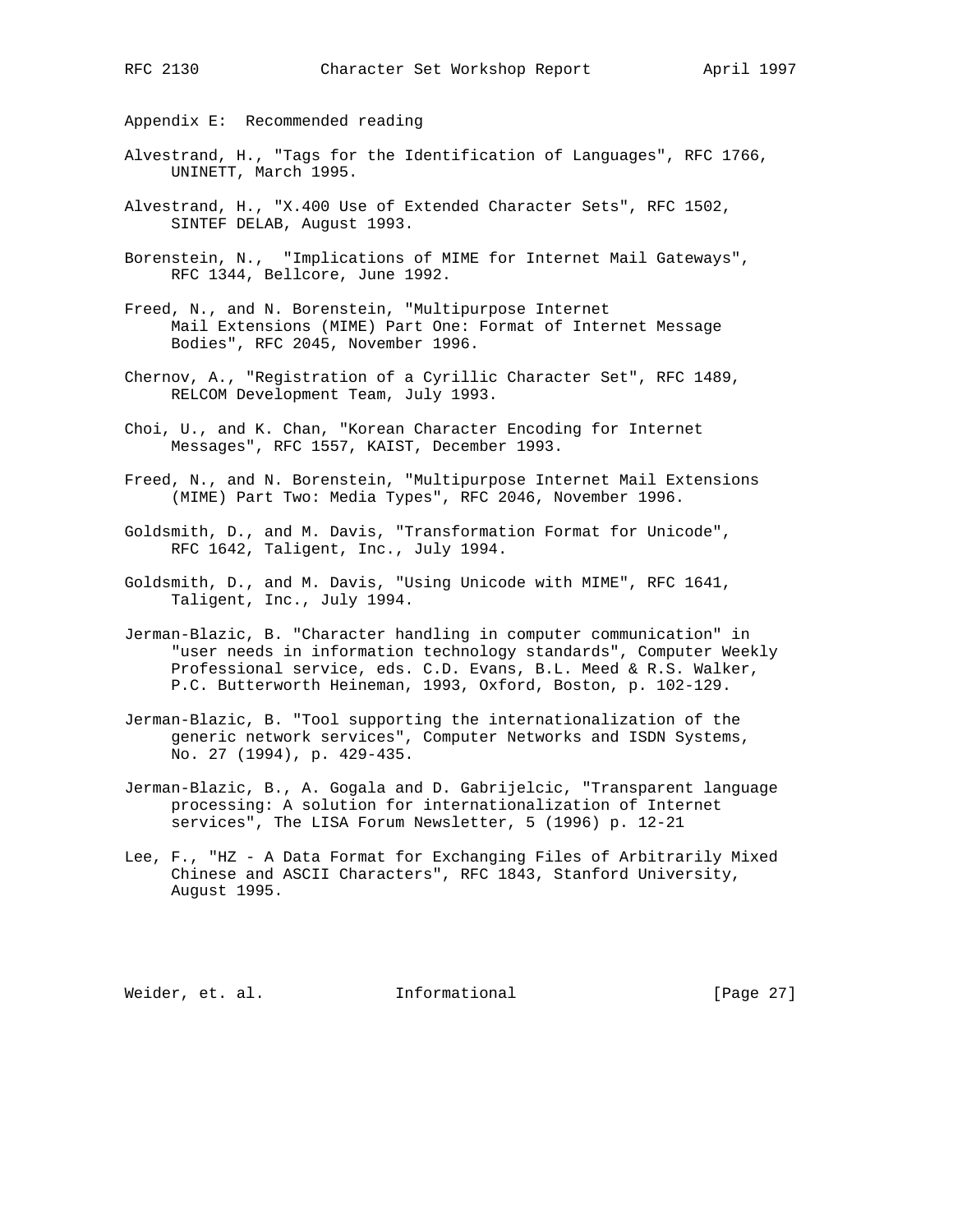- McCarthy, J., "Arbitrary Character Sets", RFC 373, Stanford University, July 1972.
- Moore, K., "MIME (Multipurpose Internet Mail Extensions) Part Two: Message Header Extensions for Non-ASCII Text", RFC 1522, September 1993. (Obsoleted by RFC 2047.)
- Moore, K., "MIME (Multipurpose Internet Mail Extensions) Part Three: Message Header Extensions for Non-ASCII Text", RFC 2047, University of Tennessee, November 1996.
- Murai, J., Crispin, M., and E. von der Poel. "Japanese Character Encoding for Internet Messages", RFC 1468, Keio University & Panda Programming, June 1993.
- Nussbacher, H., "Handling of Bi-directional Texts in MIME", Israeli Inter-University, December 1993.
- Nussbacher, H., and Y. Bourvine, "Hebrew Character Encoding for Internet Messages", RFC 1555, Israeli Inter-University and Hebrew University, December 1993.
- Ohta, M., "Character Sets ISO-10646 and ISO-10646-J-1", RFC 1815, Tokyo Institute of Technology, July 1995.
- Postel, J., and J. Reynolds, "File Transfer Protocol (FTP)", STD 9, RFC 959, ISI, October 1985.
- Postel, J., and J. Reynolds, "Telnet Protocol Specification", STD 8, RFC 854, ISI, May 1983.
- Reynolds, J., and J. Postel, "Assigned Numbers", STD 2, RFC 1700, ISI, October 1994. p.100-117.
- Rose, M., "The Internet Message", Prentice Hall, 1992.
- Simonsen, K., "Character Mnemonics & Character Sets", RFC 1345, Rationel Almen Planlaegning, June 1992.
- Unicode Consortium. "The Unicode standard, version 2.0. Reading, Mass.: Addison-Wesley Developers Press, 1996
- Wei, U., et.al. "ASCII Printable Characters-Based Chinese Character Encoding for Internet Messages", RFC 1842, AsiInfo Services, Inc., et.al. August 1995.
- Yergeau, F. "UTF-8, a transformation format of Unicode and ISO 10646", RFC 2044, ALIS Technologies, October 1996.

Weider, et. al. 10. Informational 1999 [Page 28]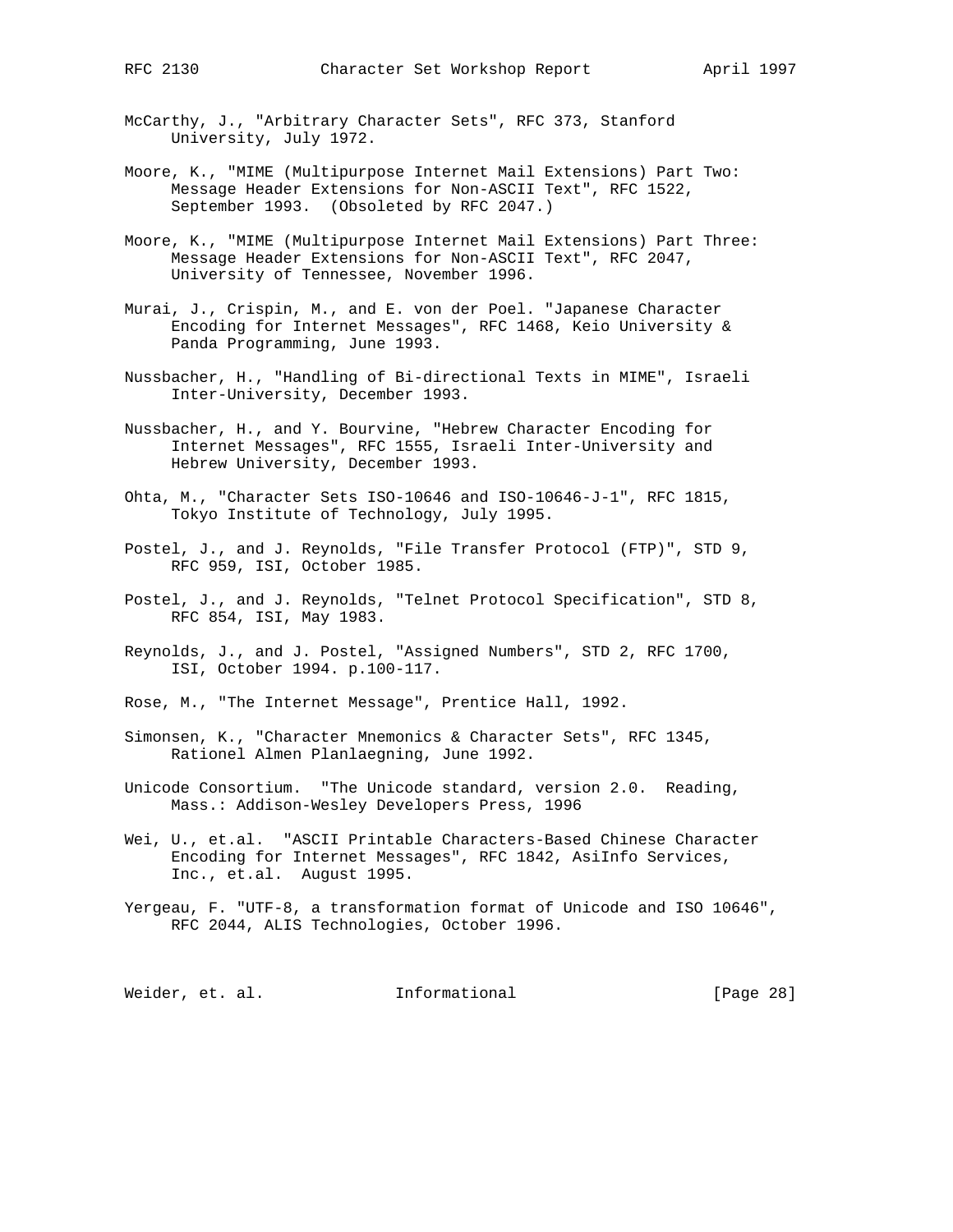Zhu, H., et.al., "Chinese Character Encoding for Internet Messages", RFC 1922, Tsinghua University, et.al., March 1996.

Appendix F: Workshop attendee list

 These people were participants on the workshop mailing list. An \* indicates that the person attended the workshop in person.

Glenn Adams <glenn@spyglass.com>

- \* Joan Aliprand <joan@unicode.org>
- \* Harald Alvestrand <Harald.T.Alvestrand@uninett.no>
- \* Ran Atkinson <ran@cisco.com>
- \* Bert Bos <bert@w3.org>
- \* Brian Carpenter <brian@dxcoms.cern.ch>
- \* Mark Crispin <mrc@panda.com> Makx Dekkers <dekkers@pica.nl> Robert Elz <kre@munnari.oz.au> Patrik Faltstrom <paf@paf.se>
- \* Zhu Haifeng <zhf@net.tsinghua.edu.cn> Keniichi Handa<handa@etl.go.jp> Olle Jarnefors <ojarnef@admin.kth.se> Borka Jerman-Blazic <borka@e5.ijs.si> John Klensin <klensin@mail1.reston.mci.net>
- \* Larry Masinter <masinter@parc.xerox.com>
- \* Rick McGowan <Rick\_McGowan@next.com>
- \* Keith Moore <moore+charsets@cs.utk.edu>
- \* Lisa Moore <lisam@vnet.ibm.com> Ruth Moulton <ruth@muswell.demon.co.uk>
- \* Cecilia Preston <cecilia@well.com>
- \* Joyce K. Reynolds <jkrey@isi.edu>
- \* Keld Simonsen <keld@dkuug.dk>
- \* Gary Smith <Gary\_Smith@oclc.org>
- \* Peter Svanberg <psv@nada.kth.se>
- \* Chris Weider <cweider@microsoft.com >

Weider, et. al. **Informational** [Page 29]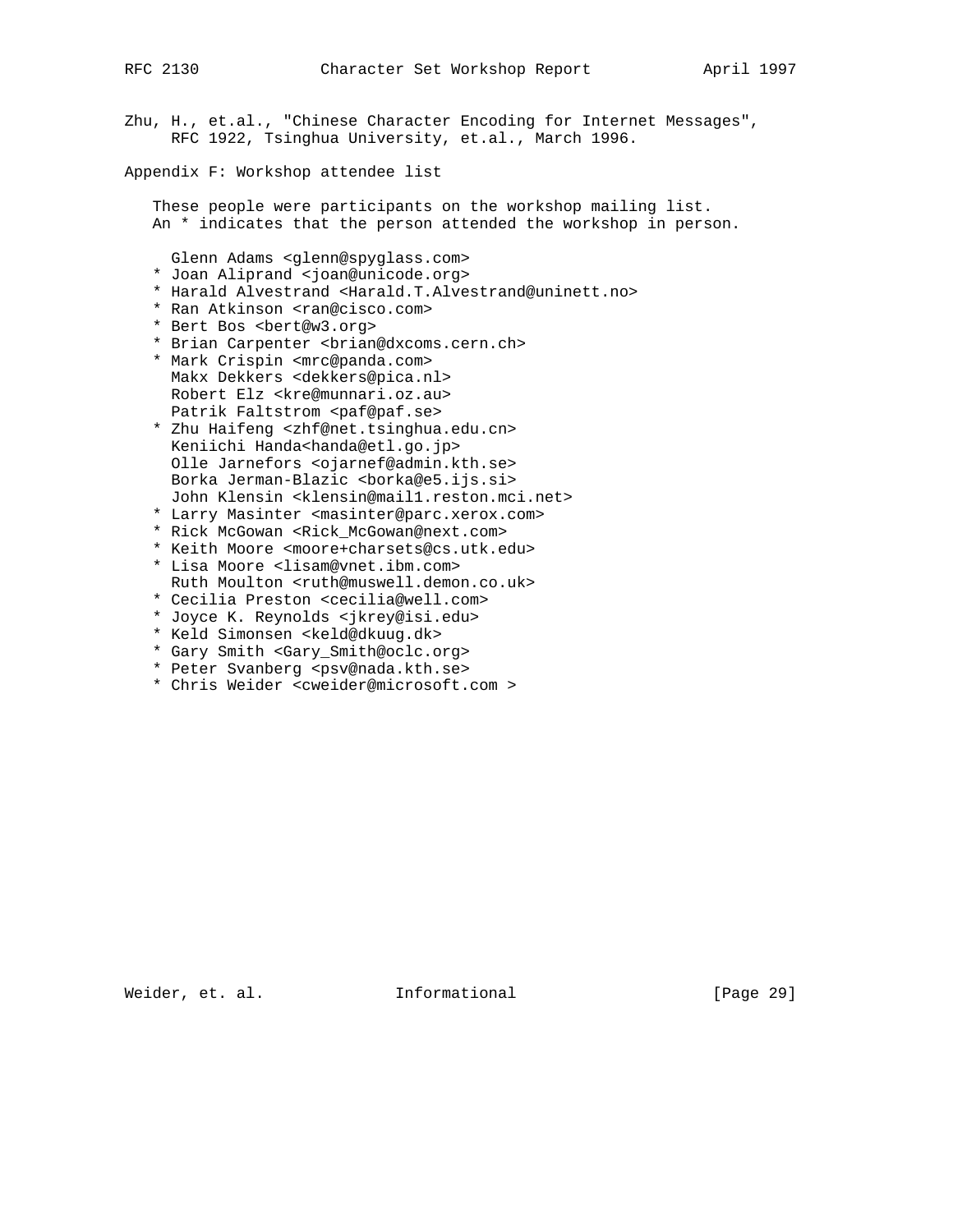Appendix G: Authors' Addresses Chris Weider Microsoft Corp. 1 Microsoft Way Redmond, WA 98052 USA EMail: cweider@microsoft.com Cecilia Preston Preston & Lynch PO Box 8310 Emeryville, CA 94662 USA EMail: cecilia@well.com Keld Simonsen DKUUG Freubjergvey 3 DK-2100 Kxbenhavn X Danmark EMail: Keld@dkuug.dk Harald T. Alvestrand UNINETT P.O.Box 6883 Elgeseter N-7002 TRONDHEIM NORWAY EMail: Harald.T.Alvestrand@uninett.no Randall Atkinson cisco Systems 170 West Tasman Drive San Jose, CA 95134-1706 USA EMail: rja@cisco.com

Weider, et. al. **Informational** [Page 30]